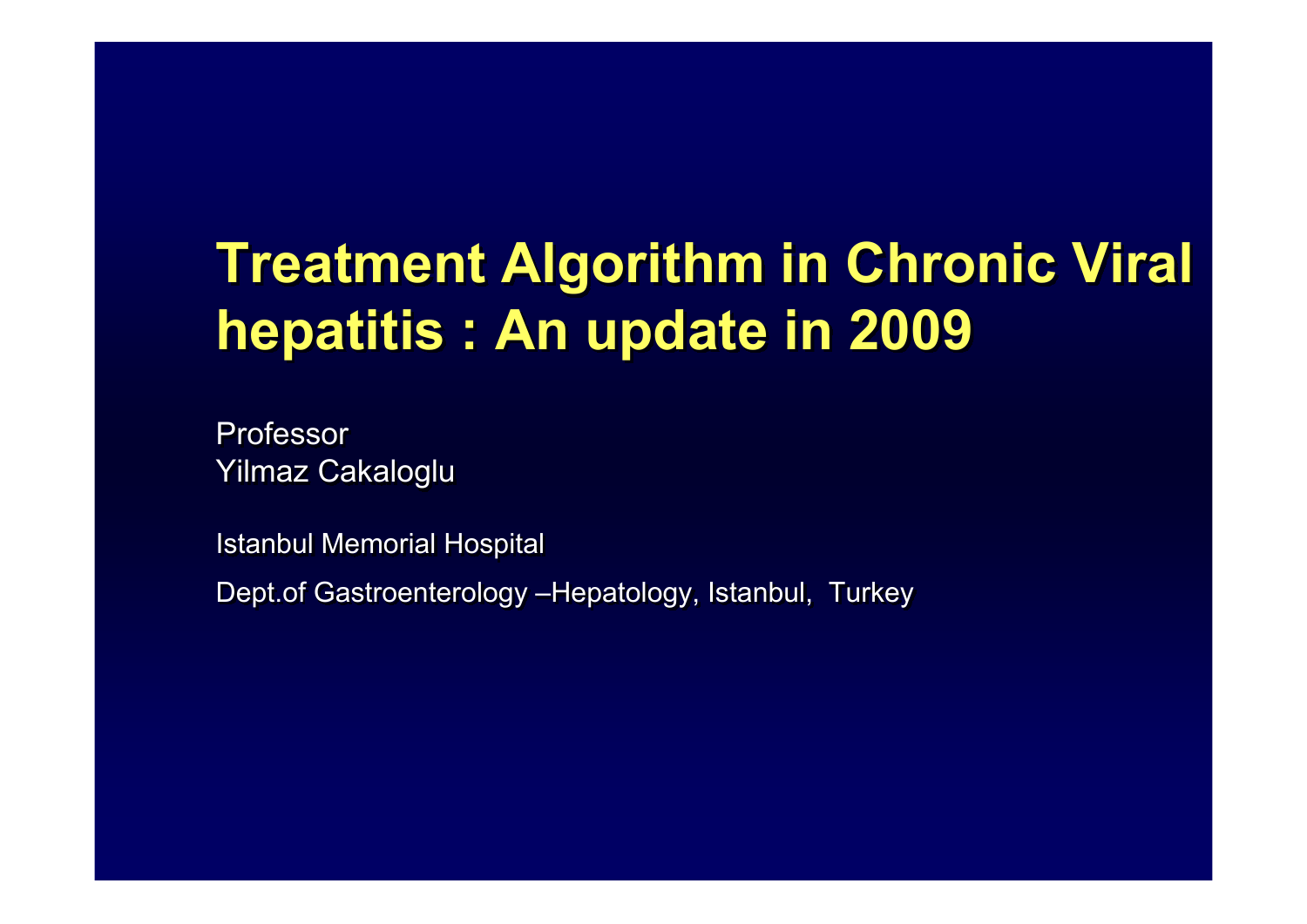

**Al-Khwarizmi** 

*Wikipedia* 780-850 A.C. in Baghdat Mathematician and inventor af Algebra **(El-Harizmi)**

An **algorithm** is a step by step list of directions that need to be followed to solve a problem.

The instructions should be simple enough so that each step can be done without thinking about it.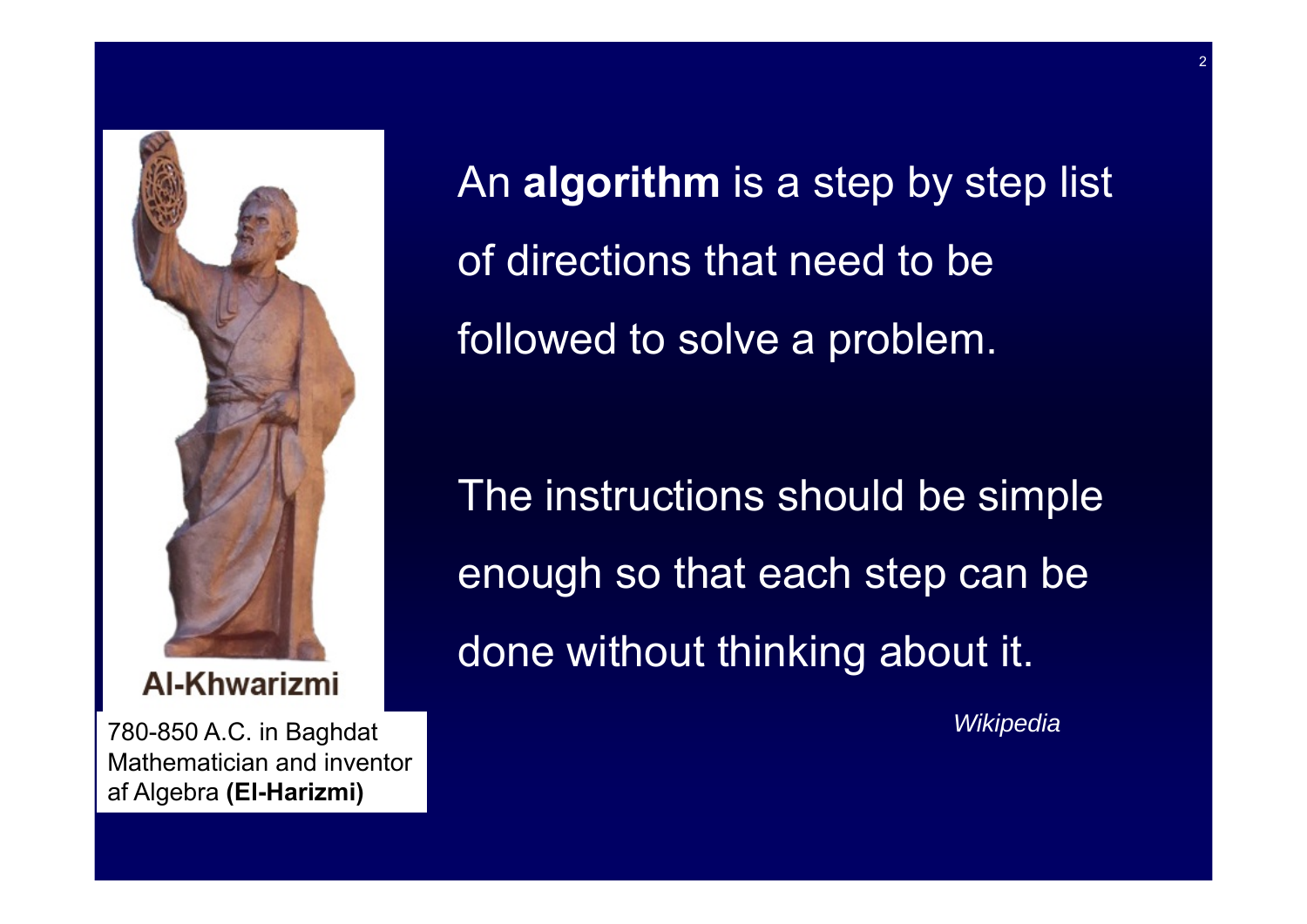#### Guidelines for viral hepatitis

- • Provide an evidence-based approach to management of patients with chronic viral hepatitis
- $\bullet$ Written to assist physicians and other healthcare providers with:
	- $-$  Recognition of CVH
	- $-$  Diagnosis of CVH
	- Management/treatment of patients with CVH
- •International and national guidelines are available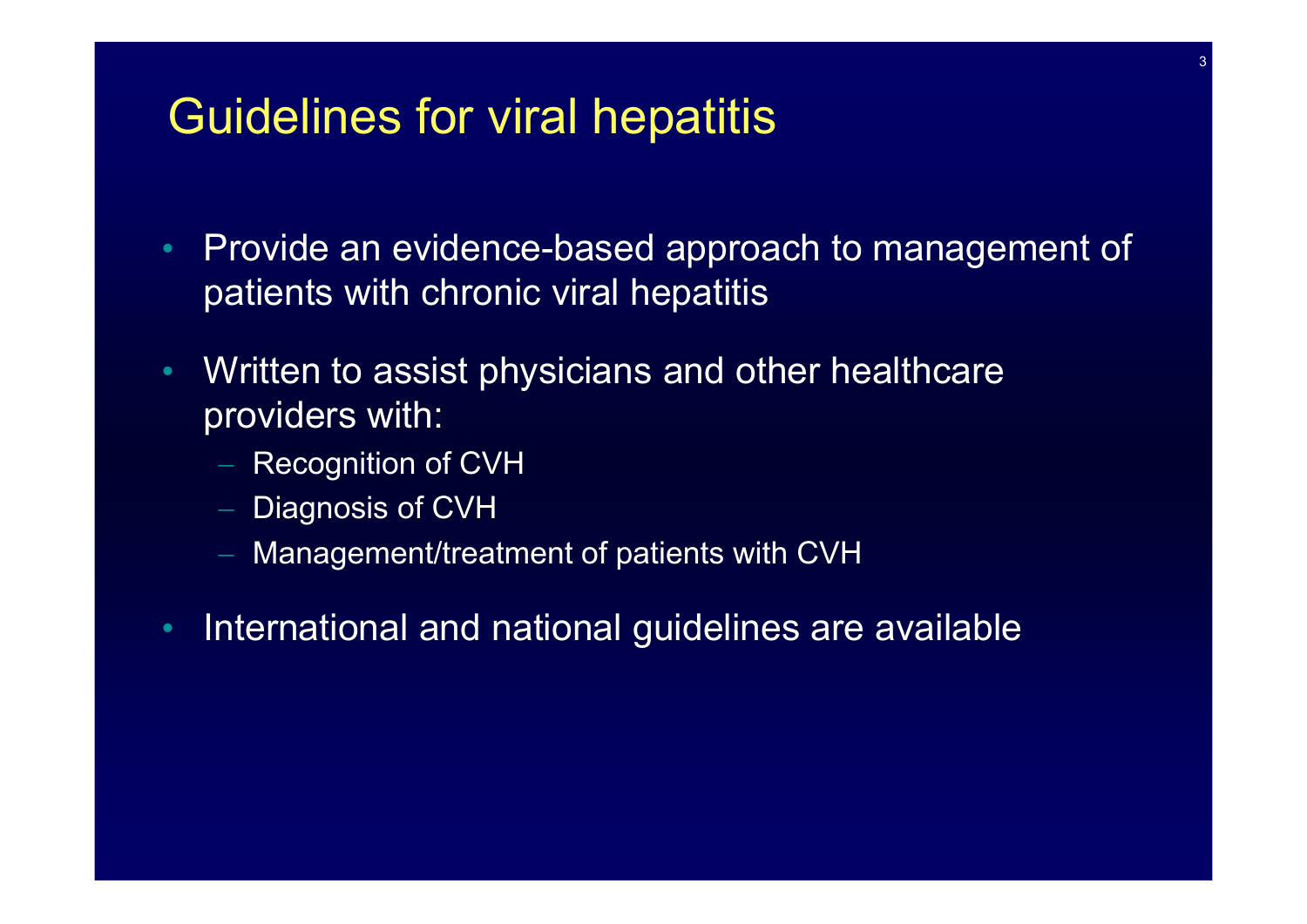### **Progress in Chronic Hepatitis C treatment during the last 20 years**

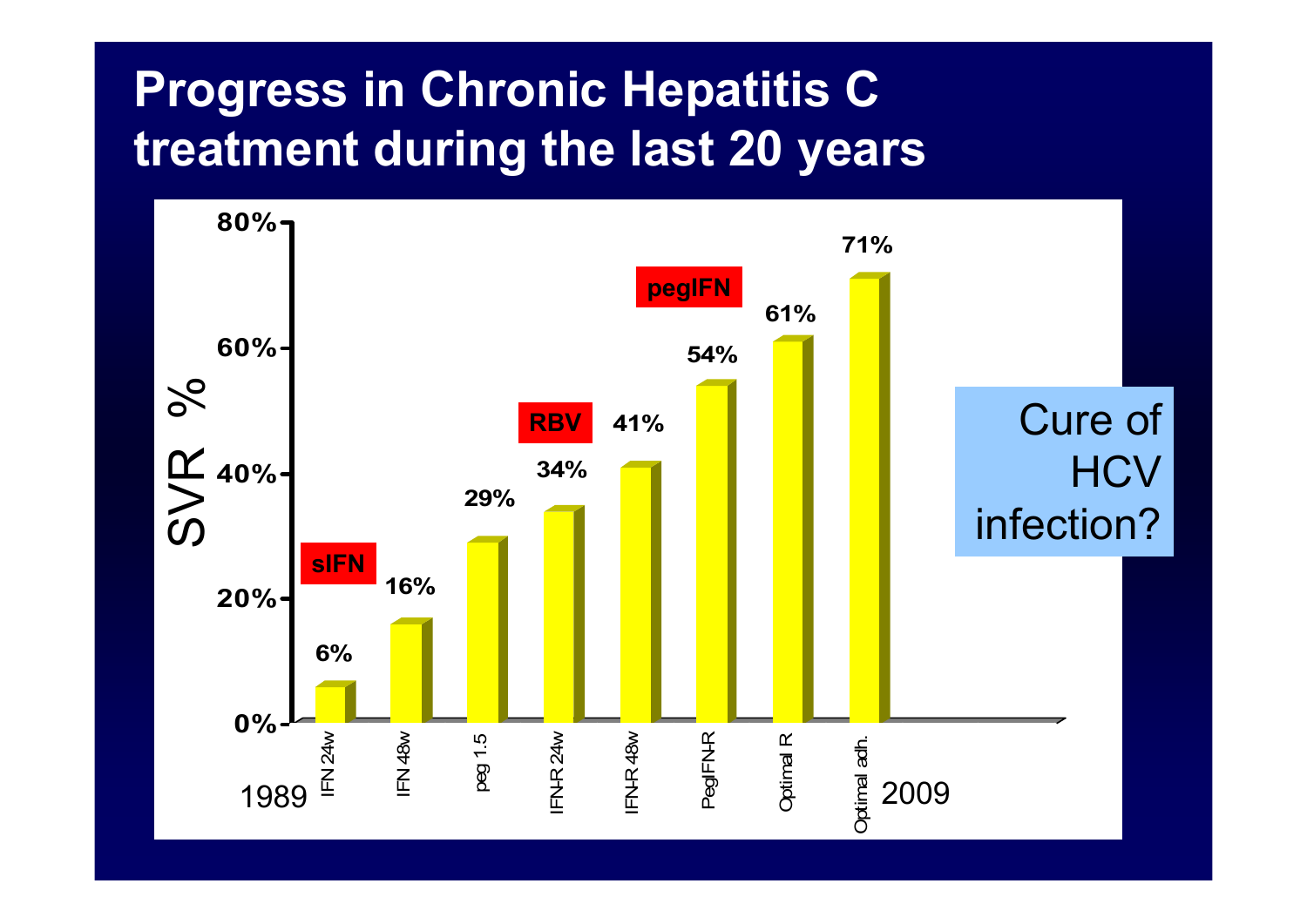#### **Registration trials in chronic hepatitis C treatment-The rates of sustained viralogical responses\***



*\* HCV RNA negative and ALT normal at 6 months after the treatment*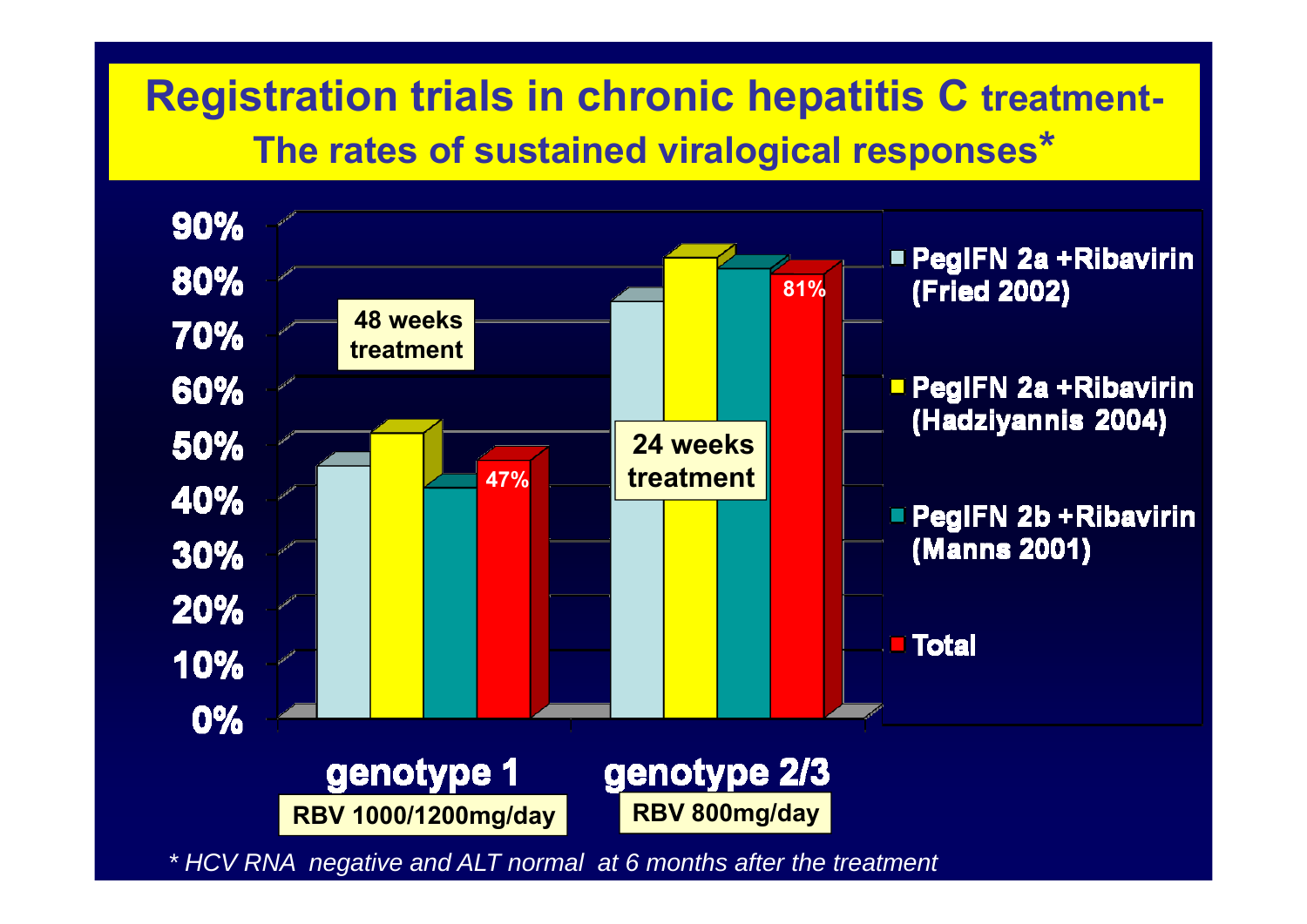

*AASLD Practice Guidelines. Ghany et al. Hepatology 2009.*

SVR: Sustained viral re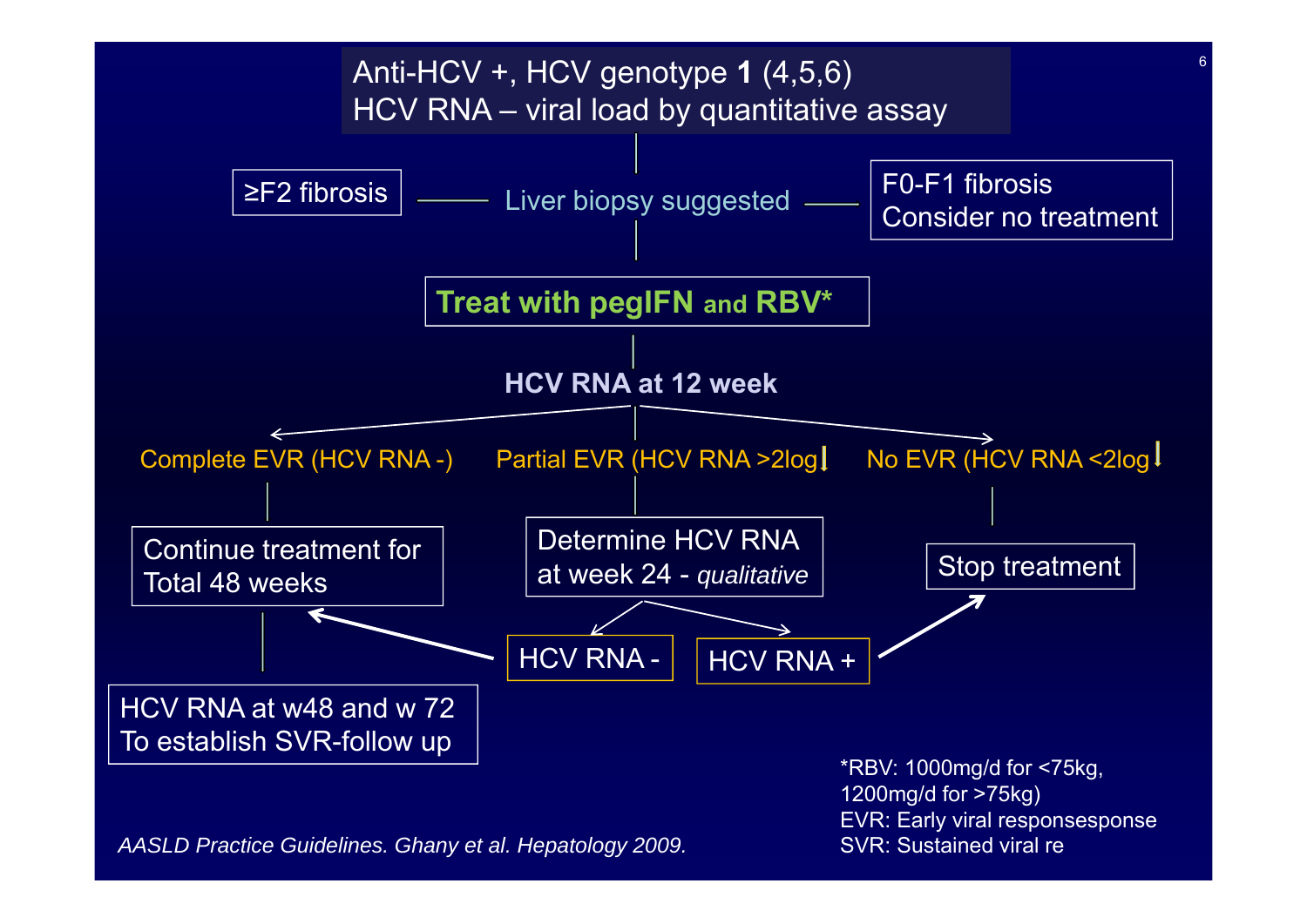Anti-HCV +, HCV genotype **1** (4,5,6) HCV RNA - viral load by quantitative assay



*AASLD Practice Guidelines. Ghany et al. Hepatology 2009. TASL modifications 2009…*

1200mg/d for >75kg) EVR: Early viral responsesponse SVR: Sustained viral re

7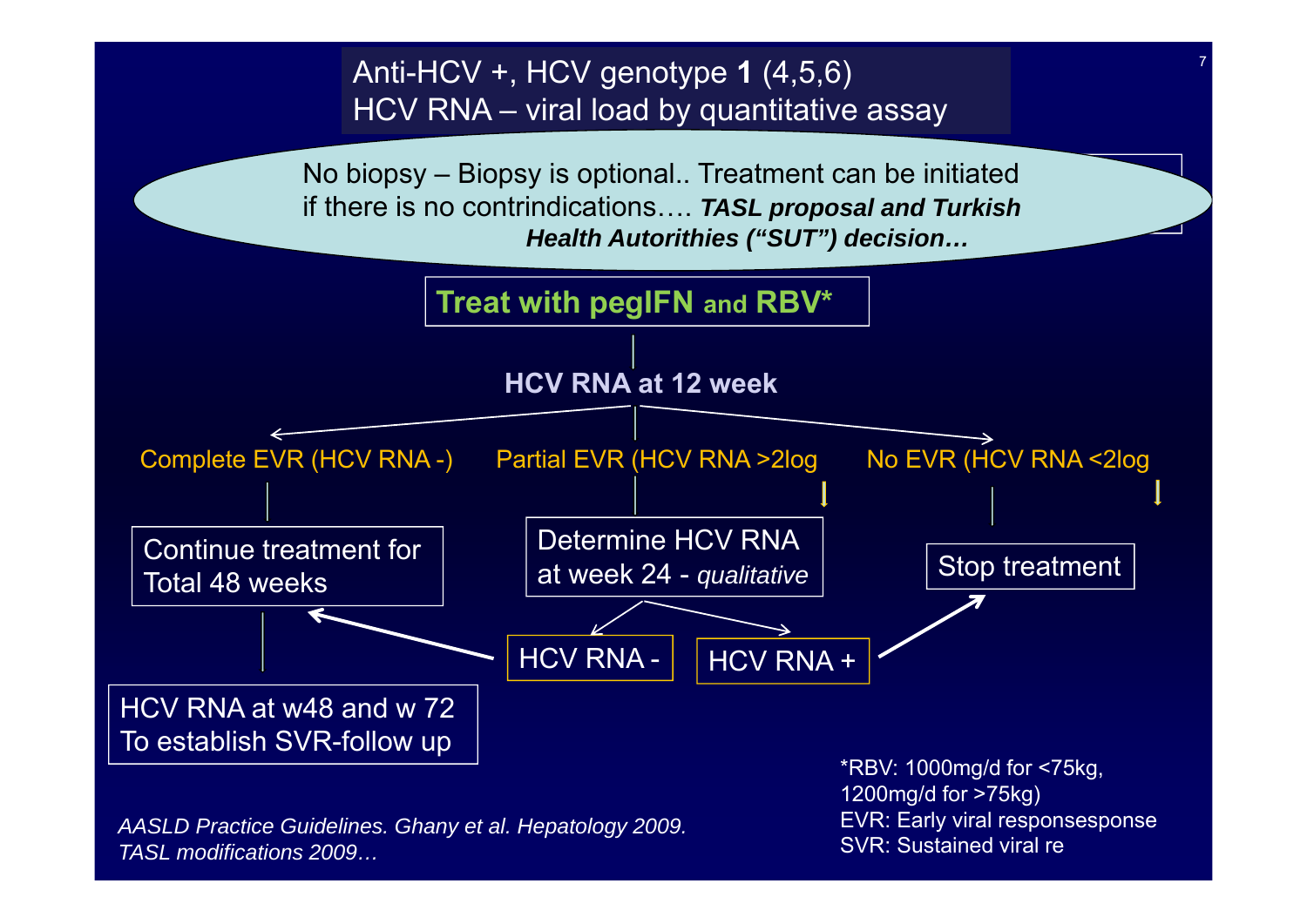#### **SVR and baseline fibrosis score (n:242)**



*Cakaloglu et al. 2007*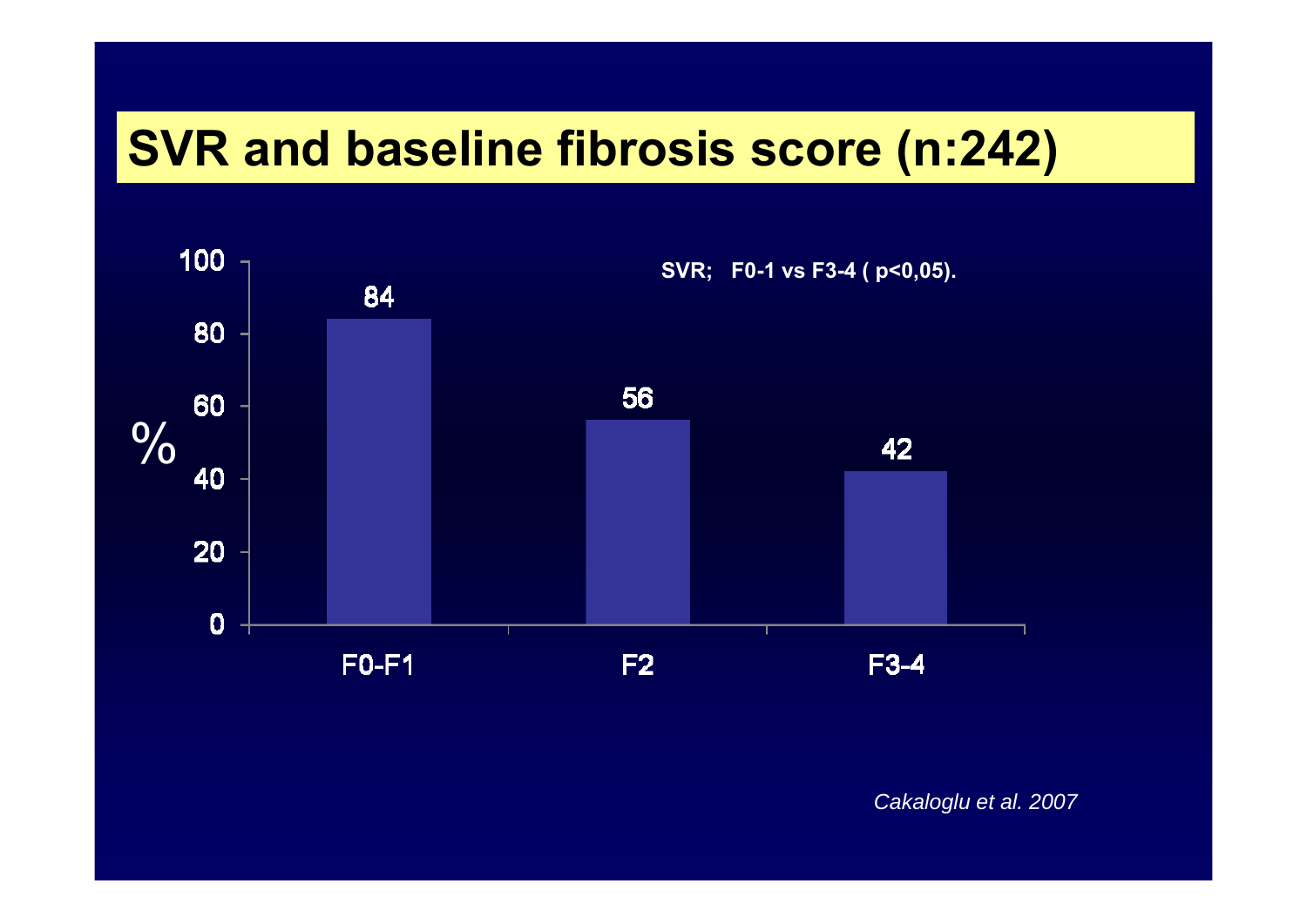#### **Pretreatment liver biopsy findings (n: 492)**



*Cakaloglu et al. 2007*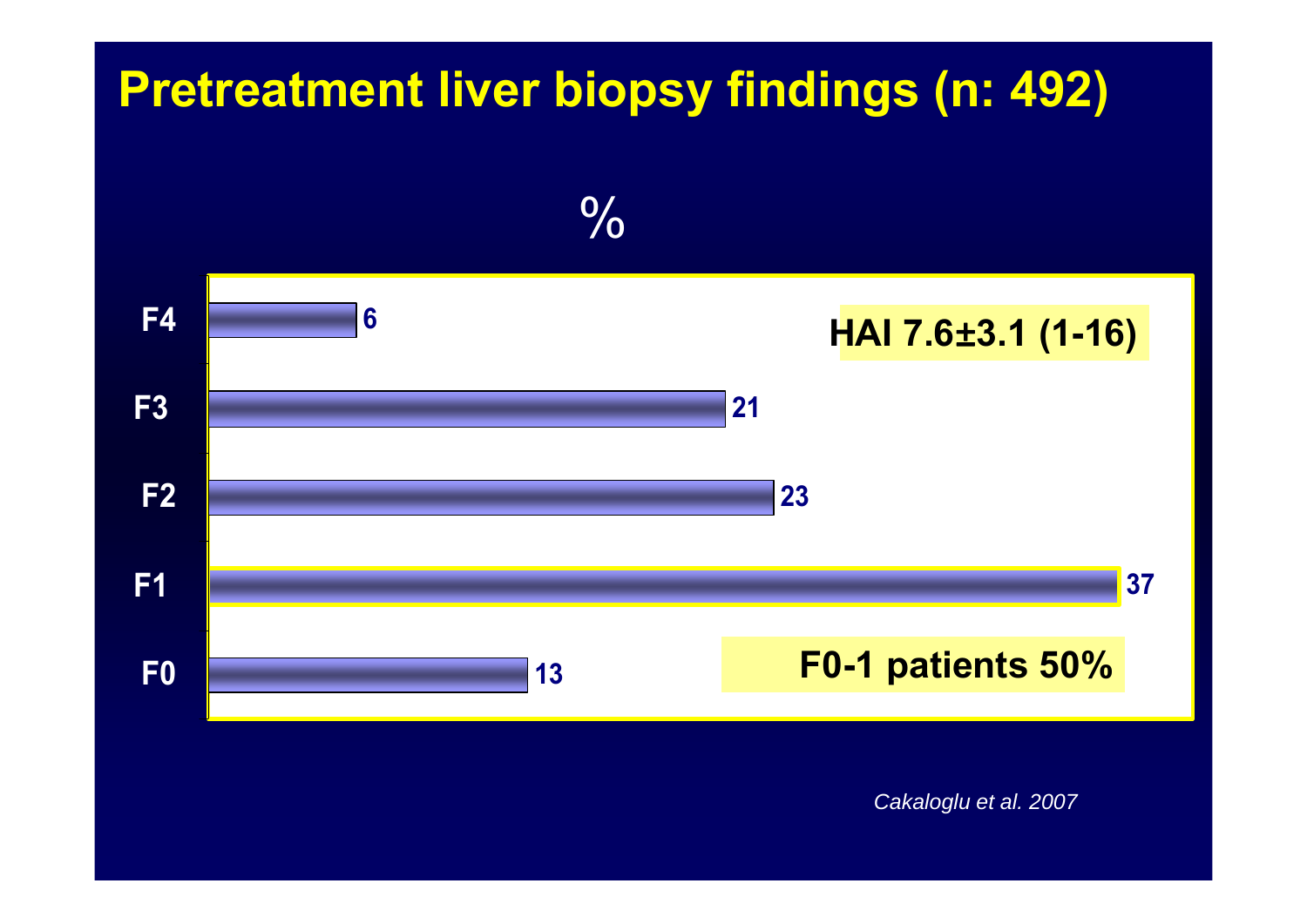### Sustained virological response and baseline fibrosis score, N=537



*Power; Abadir et al AASLD 2005.*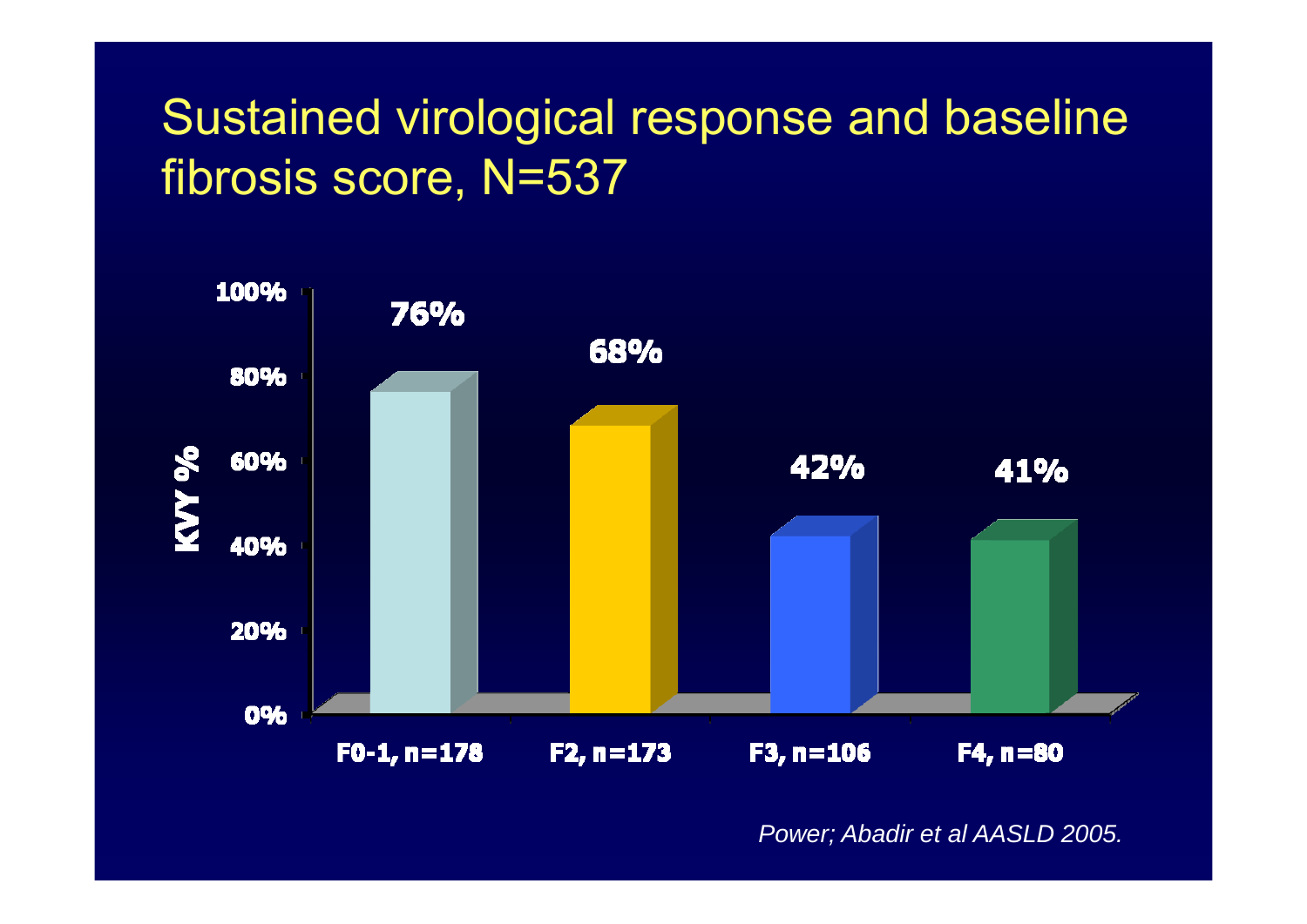

*AASLD Practice Guidelines. Ghany et al. Hepatology 2009.*

\*RBV: 800mg/day EVR: Early viral responsesponse SVR: Sustained viralological response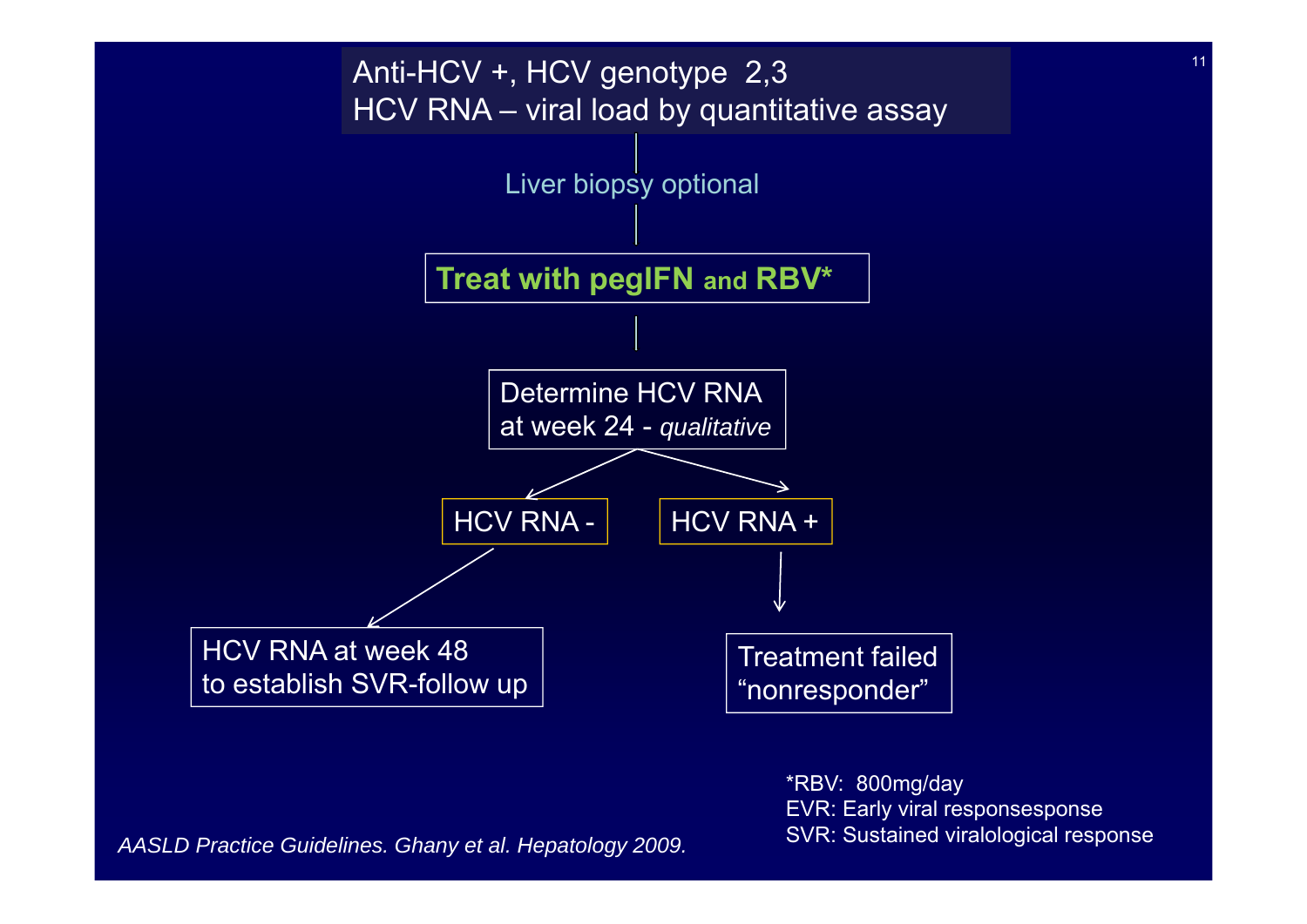## New Schedule for Rapid Responders HCV-1 (Low Viral Load)

PEG-IFN  $\alpha$ -2b 1.5 μg/kg QW + ribavirin 800-1,400 mg/day



EU approvel in 2005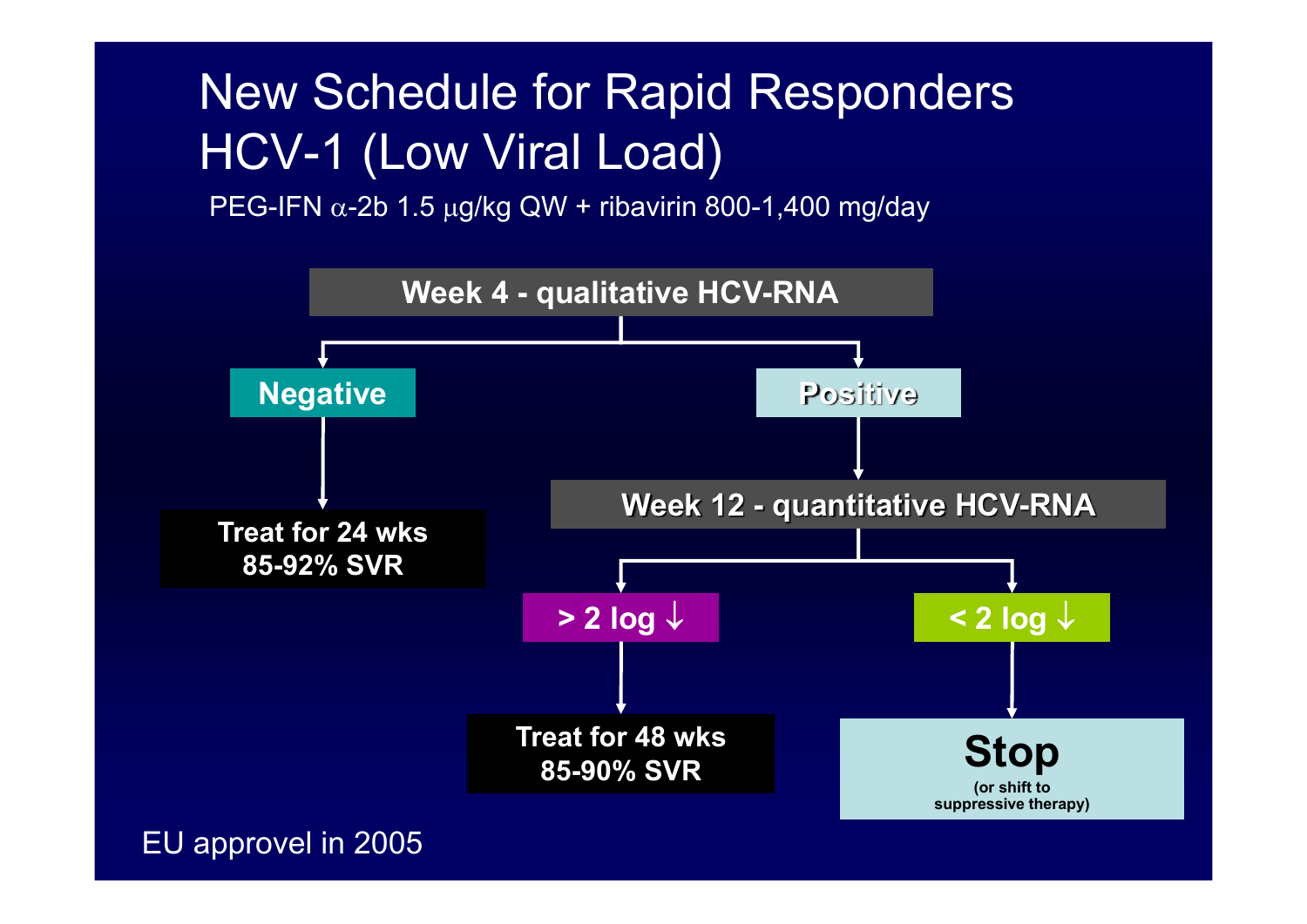

2001;34:1225-41; 3. Prati D, et al. *Ann Intern Med.* 2002;237:1-10; 4. Liaw YF, et al. *Liver Int.* 2005;25:472-89; 5. The EASL Jury. *J Hepatol.* 2003;39:S3-25; 6. Lok AS & McMahon BJ. *Hepatology* 2004;39:857-61; 7. Liaw YF, et al. *Liver Int.* 2005;25:472-89; 8. Lok AS & McMahon BJ. *Hepatology* 2007;45:507-39; 9. Cornberg M, et al. *Gastroenterology* 2007;45:1281-328; 10. <http://www.tasl.org.tr/UserFiles/File/HBV-kilavuz-13092007.pdf>, accessed April 2008; 11. Balik I, Tabak F. Viral Hepatitle Savaşım Derne ği (VHSD) Guidelines 2007; 12. Carosi G & Rizzetto M. Italian Guidelines 2008; 13. EASL Clinical Practice Guidelines: Management of chronic hepatitis B. *J Hepatol.* 50 (2009), doi: 10.1016/j.jhep.2008.10.001. 14. Liaw YF, et al. *Hepatol Int.* 2008;2(3):263-83.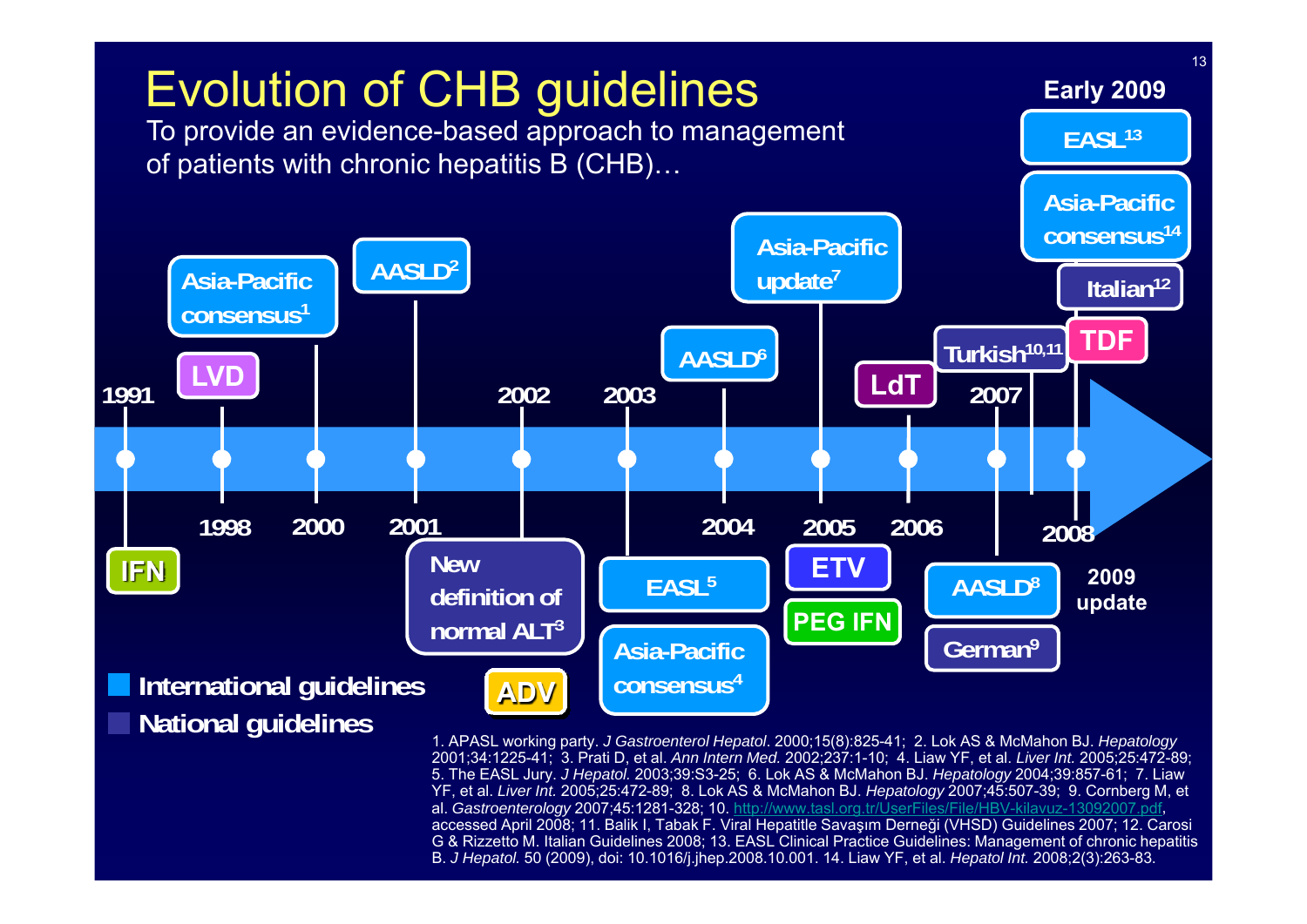#### Do we follow the guidelines?

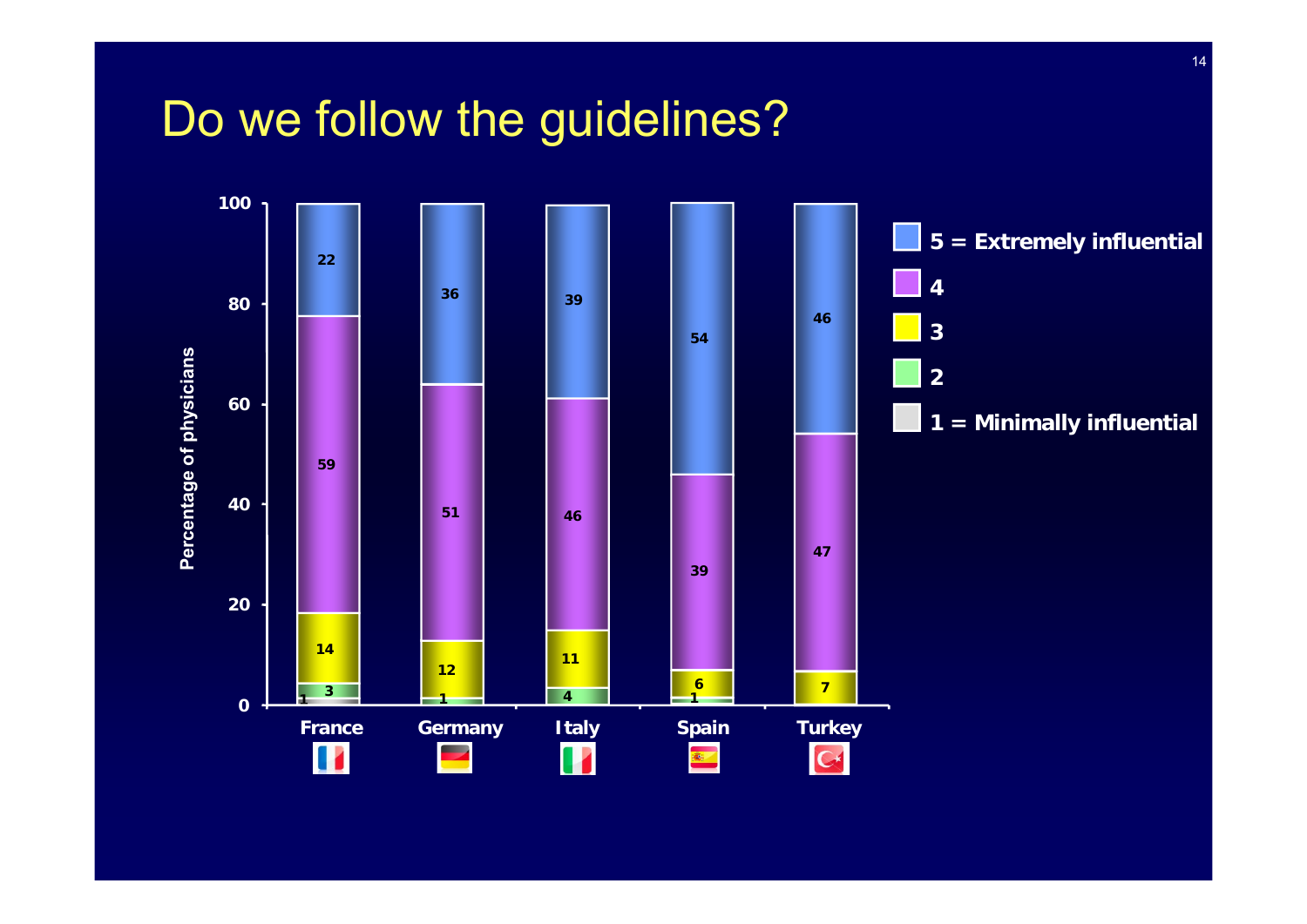#### Goals of therapy

- To improve quality of life and survival by preventing progression to:
	- − **Cirrhosis**
	- **Decompensated cirrhosis**
	- **End-stage liver disease**
	- − **HCC**
	- − **Death**
- • Goal can be achieved if HBV replication is suppressed in a sustained manner
	- The accompanying reduction in histological activity of CHB lessens the risk of cirrhosis and HCC
- HBV infection cannot be entirely eradicated due to persistence of intrahepatic cccDNA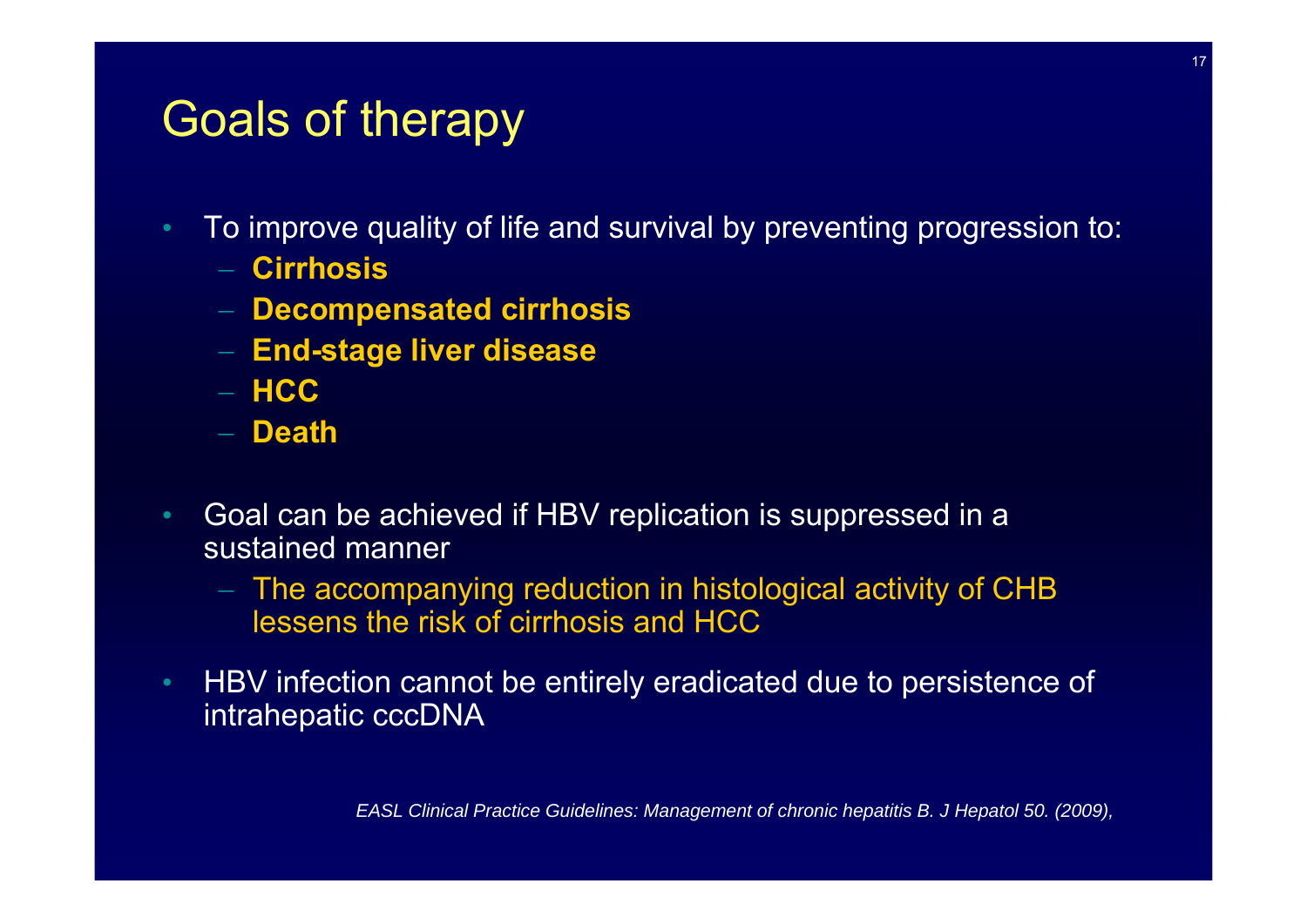#### Indication for treatment

- • Based mainly on the combination of 3 criteria:
	- − **HBV DNA levels**
	- − **Serum ALT levels**
	- **Histological grade and stage**
- • Patients should be considered for treatment when:
	- HBV DNA levels >2000 IU/mL (10,000 copies/mL) and/or
	- Serum ALT levels are >1 x ULN, and
	- Liver biopsy shows moderate to severe active necroinflammation and/or fibrosis (e.g. at least grade A2, stage F2 by METAVIR scoring)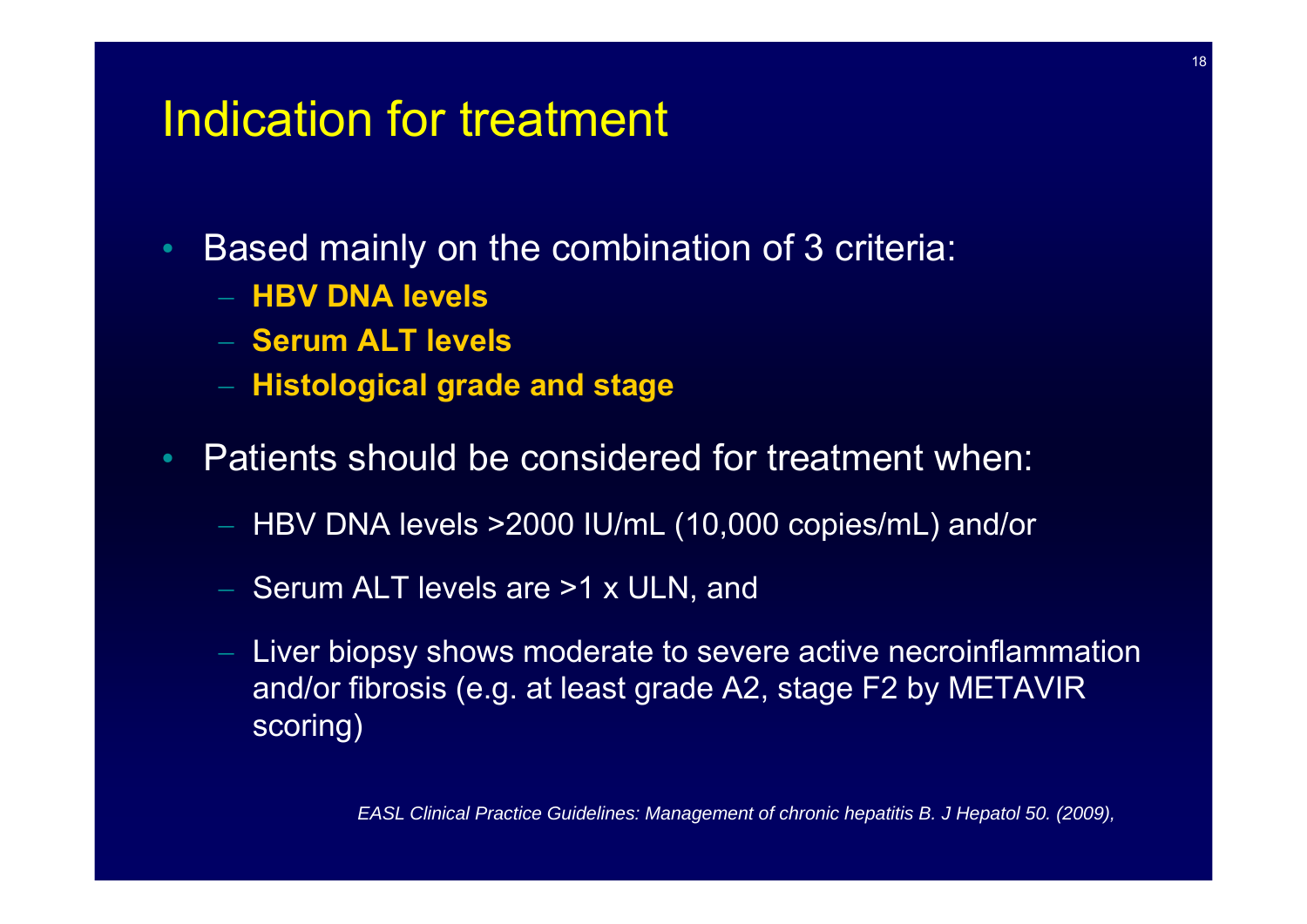#### Treatment strategies

• **Finite treatment of with PEG IFN-**α **or nucleoside analogues (NAs)**

- Intended to achieve sustained off-treatment virological response
- Mainly recommended for HBeAg(+) patients with greatest chance of seroconversion
	- o High baseline ALT >3 x ULN
	- o HBV DNA <10 7 IU/mL and
	- o High HAI score in liver biopsy ( <sup>≥</sup> Metavir A2-Knodell/Ishak 6-7)
- $-$  48-week course of PEG IFN- $\alpha$
- NA therapy is dependent on time to HBe seroconversion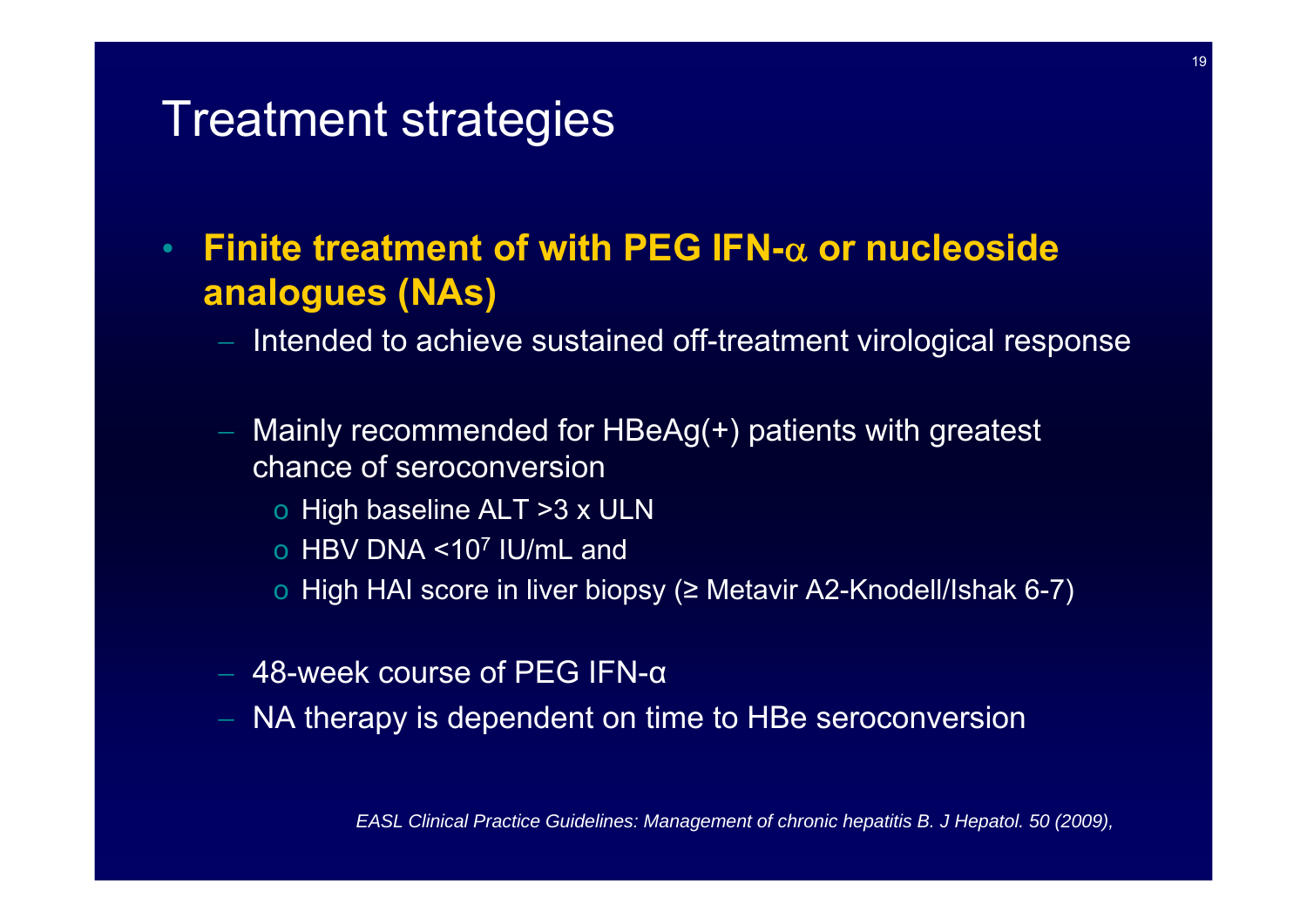#### Finite treatment with NAs in HBeAg(+) patients

- • Use the most potent agents with the highest genetic barrier to resistance
- $\bullet$  NA therapy can be stopped 24 to 48 weeks after HBe seroconversion
- • HBsAg should be checked every 6 months following HBe seroconversion
	- $-$  HBsAg loss rarely observed in NA-treated patients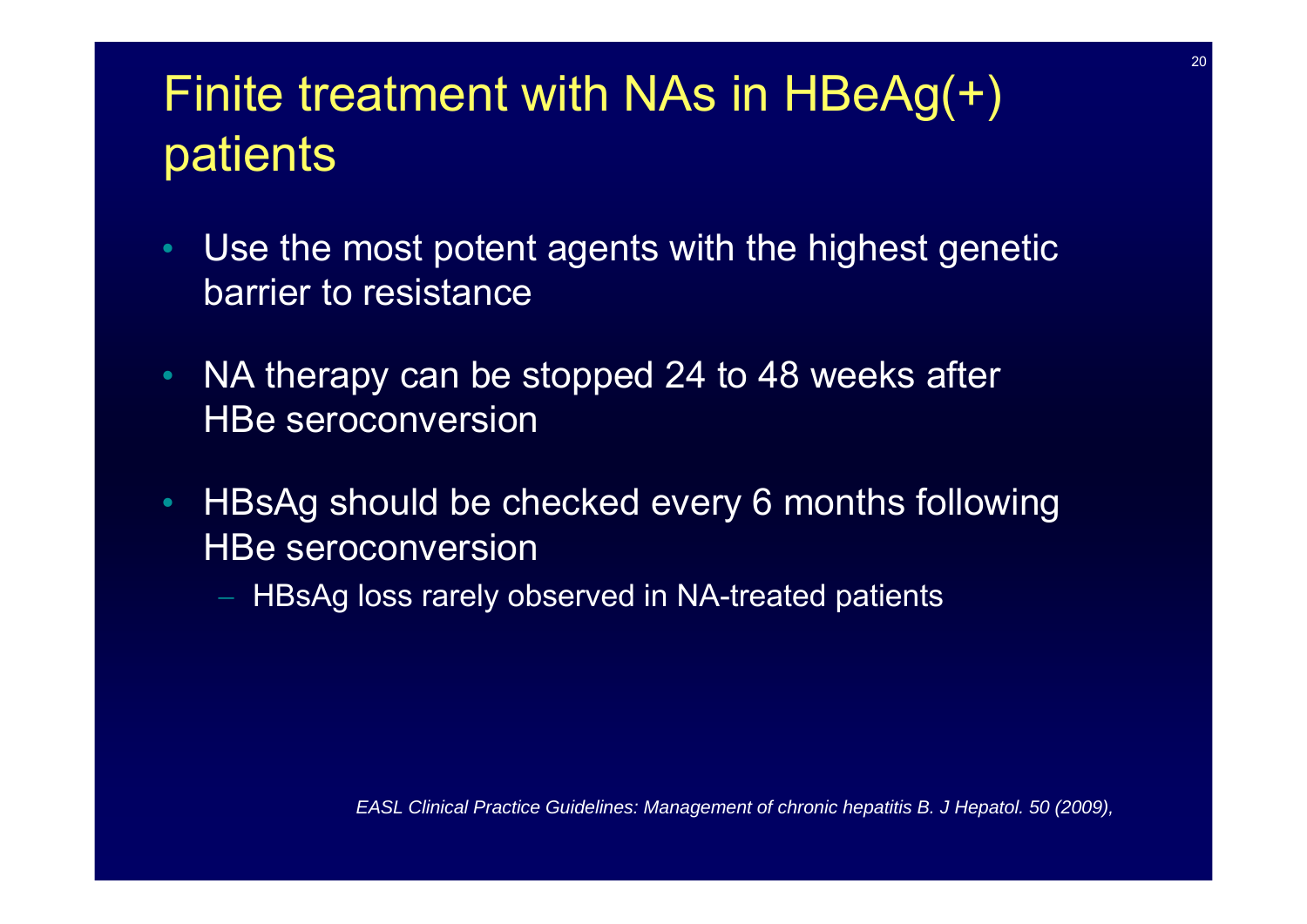#### Long-term therapy with NAs

- HBV DNA levels should be monitored:
	- − At Week 12
	- $-$  Then every 12 to 24 weeks
- HBV DNA monitoring is critical to detect treatment failure
- HBV DNA reduction to undetectable levels (<10–15 IU/mL) should ideally be achieved to avoid resistance
- • NAs are cleared by the kidneys, and appropriate dosing adjustments are recommended for patients with reduced creatinine clearance
	- Intensive monitoring (monthly in the first 3 months) may be required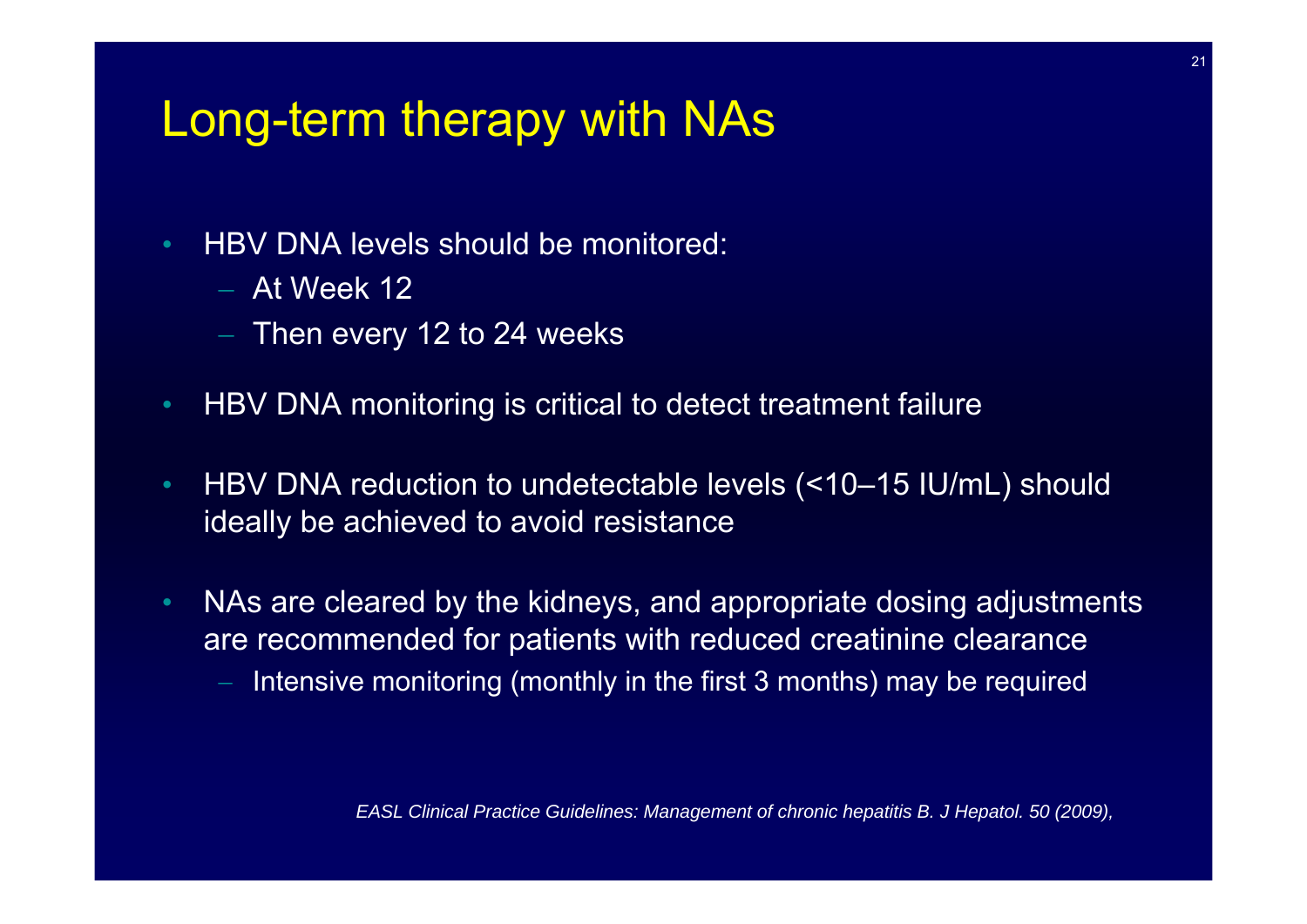### Definition of response

| <b>Therapy</b> | <b>Response</b>                        | <b>Definition</b>                                                                                                                                             |  |  |
|----------------|----------------------------------------|---------------------------------------------------------------------------------------------------------------------------------------------------------------|--|--|
| <b>NAS</b>     | <b>Primary non-response</b>            | Decrease in serum HBV DNA $\leq$ 1 $log_{10}$ IU/mL from<br>baseline at month 3 of therapy                                                                    |  |  |
|                | <b>Virological response</b>            | Undetectable HBV DNA <sup>*</sup> within 48 weeks of therapy                                                                                                  |  |  |
|                | <b>Partial virological</b><br>response | Decrease in serum HBV DNA > $1\log_{10}$ IU/mL from<br>baseline, but detectable HBV DNA*. Partial virological<br>response should be assessed at Week 24 or 48 |  |  |
|                | <b>Virological</b><br>breakthrough     | On-therapy increase in serum HBV DNA of $>1$ log <sub>10</sub><br>IU/mL compared to nadir                                                                     |  |  |
| IFN- $\alpha$  | <b>Primary non-response</b>            | Decrease in serum HBV DNA to $\leq 1$ log <sub>10</sub> IU/mL from<br>baseline at month 3 of therapy                                                          |  |  |
|                | <b>Virological response</b>            | HBV DNA <2000 IU/mL at Week 24 of therapy                                                                                                                     |  |  |
|                | <b>Serological response</b>            | HBe seroconversion in HBeAg(+) patients                                                                                                                       |  |  |

\* by real-time PCR.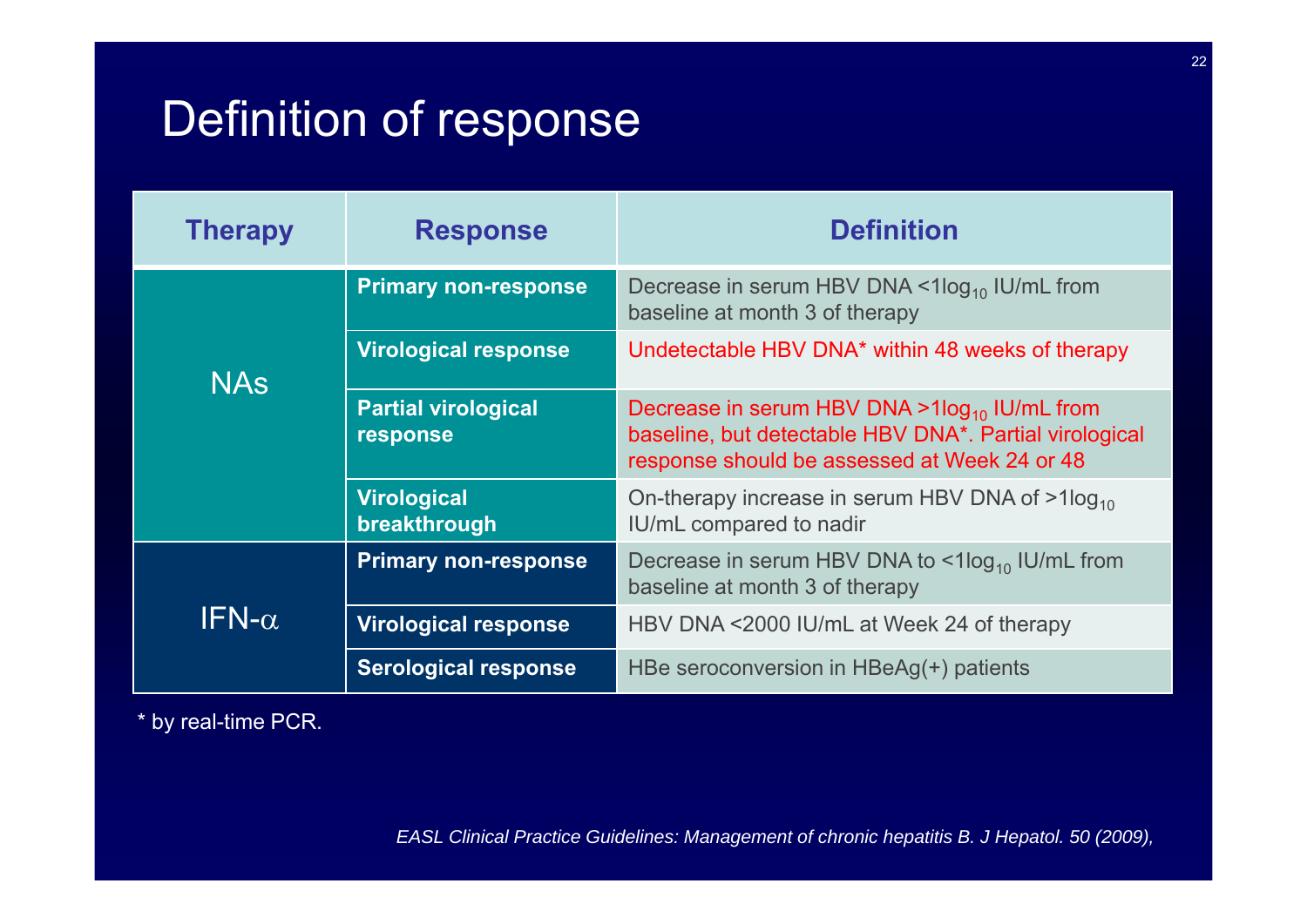# EASL compared to other international guidelines

23

| <b>Criteria</b>                                             | <b>EASL/2009</b>                                               | <b>AASLD/2007-9</b>                                                                         | <b>APASL/2007</b>                                                                                                                            |  |
|-------------------------------------------------------------|----------------------------------------------------------------|---------------------------------------------------------------------------------------------|----------------------------------------------------------------------------------------------------------------------------------------------|--|
| <b>HBV DNA treatment</b><br>threshold<br>- HBeAg(+) (IU/mL) | 2,000                                                          | 20,000                                                                                      | 20,000                                                                                                                                       |  |
| - HBeAg(-) (IU/mL)                                          | 2,000                                                          | 2,000-20,000                                                                                | 2,000                                                                                                                                        |  |
| <b>ALT</b> treatment<br>threshold                           | >ULN for the laboratory                                        | $>2 \times$ ULN                                                                             | $>2x$ ULN                                                                                                                                    |  |
| <b>Main factor in decision</b><br>to treat                  | HBV DNA, ALT and liver<br>biopsy                               | <b>ALT</b>                                                                                  | <b>HBV DNA and ALT</b>                                                                                                                       |  |
| <b>Biopsy</b>                                               |                                                                | Consider in certain groups                                                                  |                                                                                                                                              |  |
| <b>Recommended therapy</b><br>HBeAg(+) patients             | PEG IFN- $α$ or NAs<br>(Entecavir or Tenofovir<br>recommended) | <b>Tenofovir and Entecavir</b><br>or<br>PEG IFN- $α$ are preferred<br>as initial treatments | Adefovir, Entecavir,<br>Lamivudine, $IFN-\alpha$ or<br>$PEG IFN-\alpha$ preferred<br>(Entecavir or Lamivudine<br>when $ALT > 5 \times ULN$ ) |  |
| <b>Recommended therapy</b><br><b>HBeAg(-) patients</b>      | As above                                                       | As above                                                                                    | As above but Lamivudine not<br>recommended/<br>cautioned due to high<br>resistance rate                                                      |  |

*EASL Clinical Practice Guidelines: Management of chronic hepatitis B. J Hepatol. 50 (2009), Lok AS & McMahon BJ. Hepatology 2007 and 2009 ;45:507-39. Liaw Y-F, et al. Hepatol Int. 2008;2:263-83.*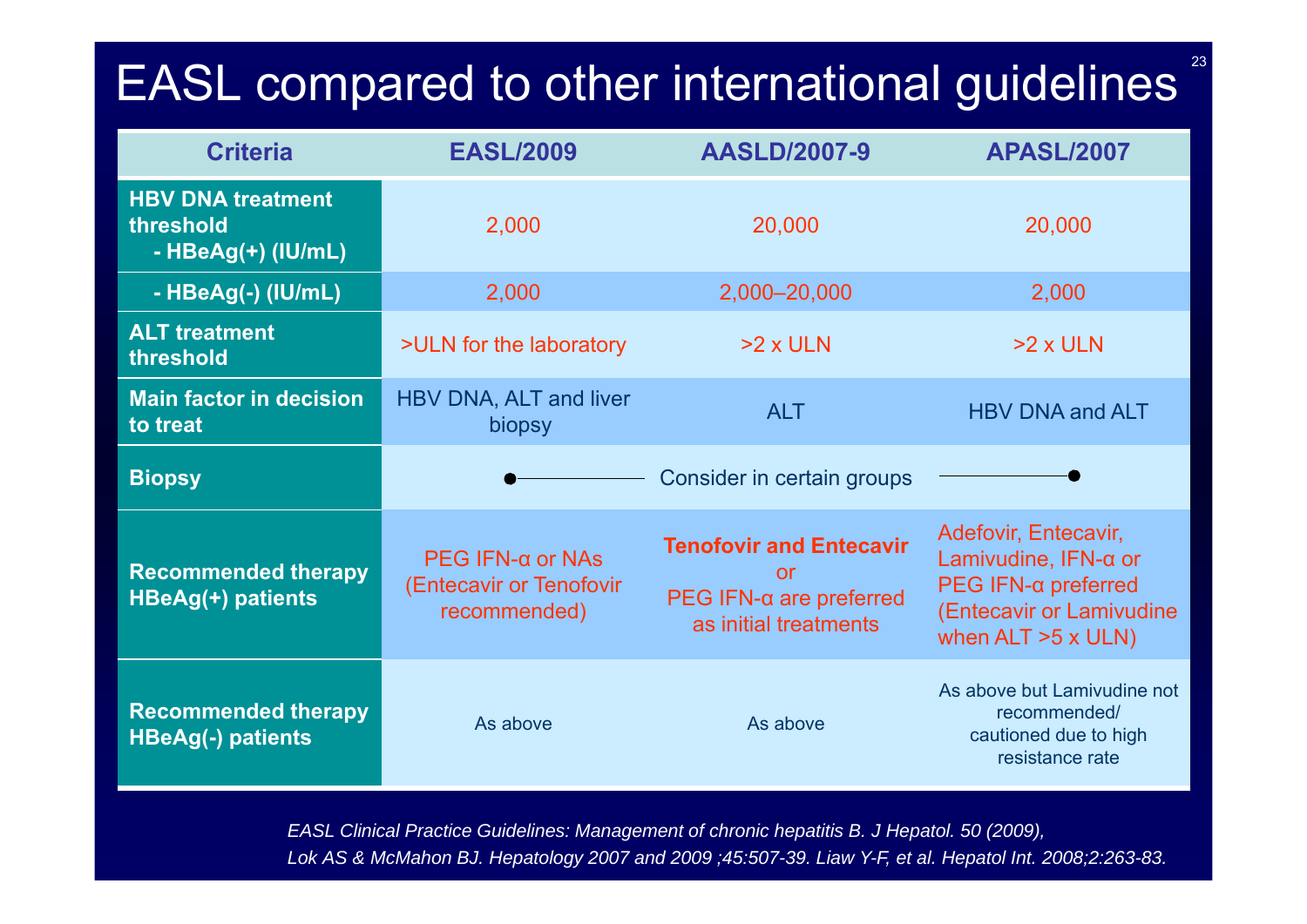## EASL compared to other international guidelines

| <b>Criteria</b>                                            | <b>EASL</b>                                                         | <b>Turkish (VHSD)</b>                                                    | Turkish (TASL) 2007/8                                                                                                                                                                      |  |
|------------------------------------------------------------|---------------------------------------------------------------------|--------------------------------------------------------------------------|--------------------------------------------------------------------------------------------------------------------------------------------------------------------------------------------|--|
| <b>HBV DNA threshold</b><br>- HBeAg(+) (IU/mL)             | 2,000                                                               | 20,000                                                                   | 2,000-20,000                                                                                                                                                                               |  |
| - HBeAg(-) (IU/mL)                                         | 2,000                                                               | 2,000                                                                    | $2,000 - 20,80$                                                                                                                                                                            |  |
| <b>ALT treatment</b><br>threshold                          | >ULN for laboratory                                                 |                                                                          | >ULN for lab.                                                                                                                                                                              |  |
| <b>Main factor in</b><br>decision to treat                 | HBV DNA, ALT and liver<br>biopsy                                    | <b>HBV DNA, ALT</b><br>(only in $HBeAg(+)$ )<br>and biopsy               | HBV DNA, ALT and biopsy                                                                                                                                                                    |  |
| <b>Biopsy</b>                                              | <b>Consider in certain</b><br>groups                                | <b>Consider in certain</b><br>groups                                     | <b>Biopsy evidence</b><br>needed to treat                                                                                                                                                  |  |
| <b>Recommended</b><br>therapy,<br>HBeAg(+) patients        | PEG IFN- $\alpha$ or NAs<br>(Entecavir or Tenofovir<br>recommended) | <b>Tenofovir, Entecavir</b><br><b>Lamivudine or PEG</b><br>IFN- $\alpha$ | NAs or PEG IFN- $\alpha$<br><b>Tenofovir and Entecavir superior</b><br>to ADV and LMV.<br>PEG IFN- $\alpha$ not preferred if age<br>>50 yrs and ALT<2 x ULN, or<br>HBV DNA $>2x10^6$ IU/ml |  |
| <b>Recommended</b><br>therapy,<br><b>HBeAg(-) patients</b> | As above                                                            | As above                                                                 | As above                                                                                                                                                                                   |  |

*EASL Clinical Practice Guidelines: Management of chronic hepatitis B. J Hepatol. 50 (2009), Viral Hepatitle Savasim Dernegi (VHSD) Diagnosis and Treatment Guidelines, November 2007. Turkish Association for the Study of the Liver (TASL). A guideline to diagnosis, approach, management and follow up, 2008/9.*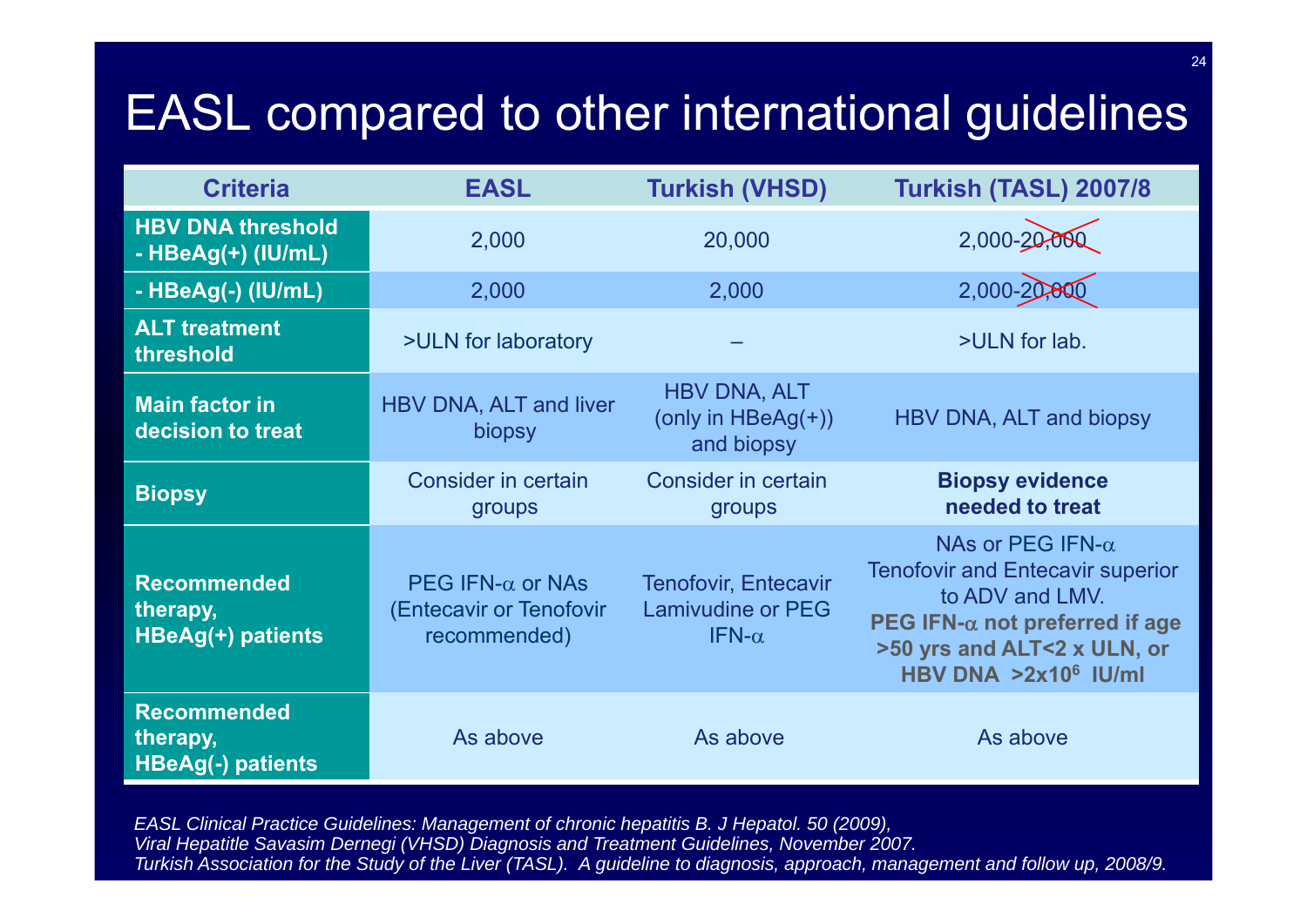#### EASL compared to other international guidelines



*EASL Clinical Practice Guidelines: Management of chronic hepatitis B. J Hepatol. 50 (2009), Viral Hepatitle Savasim Dernegi (VHSD) Diagnosis and Treatment Guidelines, November 2007. Turkish Association for the Study of the Liver (TASL). A guideline to diagnosis, approach, management and follow up, 2008/9.*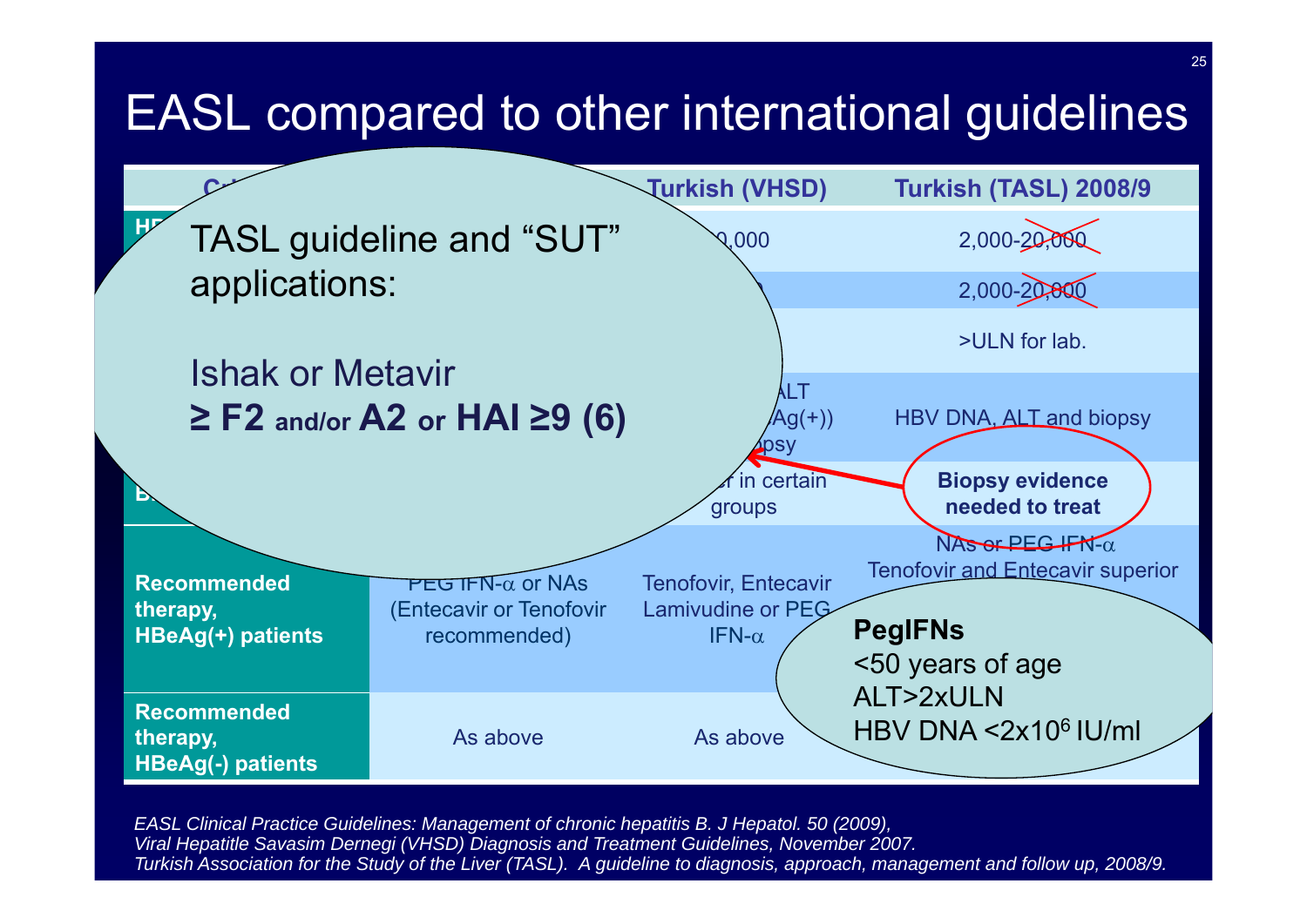If HBV DNA <107 IU/ml **Lamivudine** first line medication At w24 determine HBV DNA ( - ) continue with lamivudine HBV DNA detectable by PCR; -antiviral response failure -resistance development "add on" or switch to Tenofovir DF "SUT" modification in 2009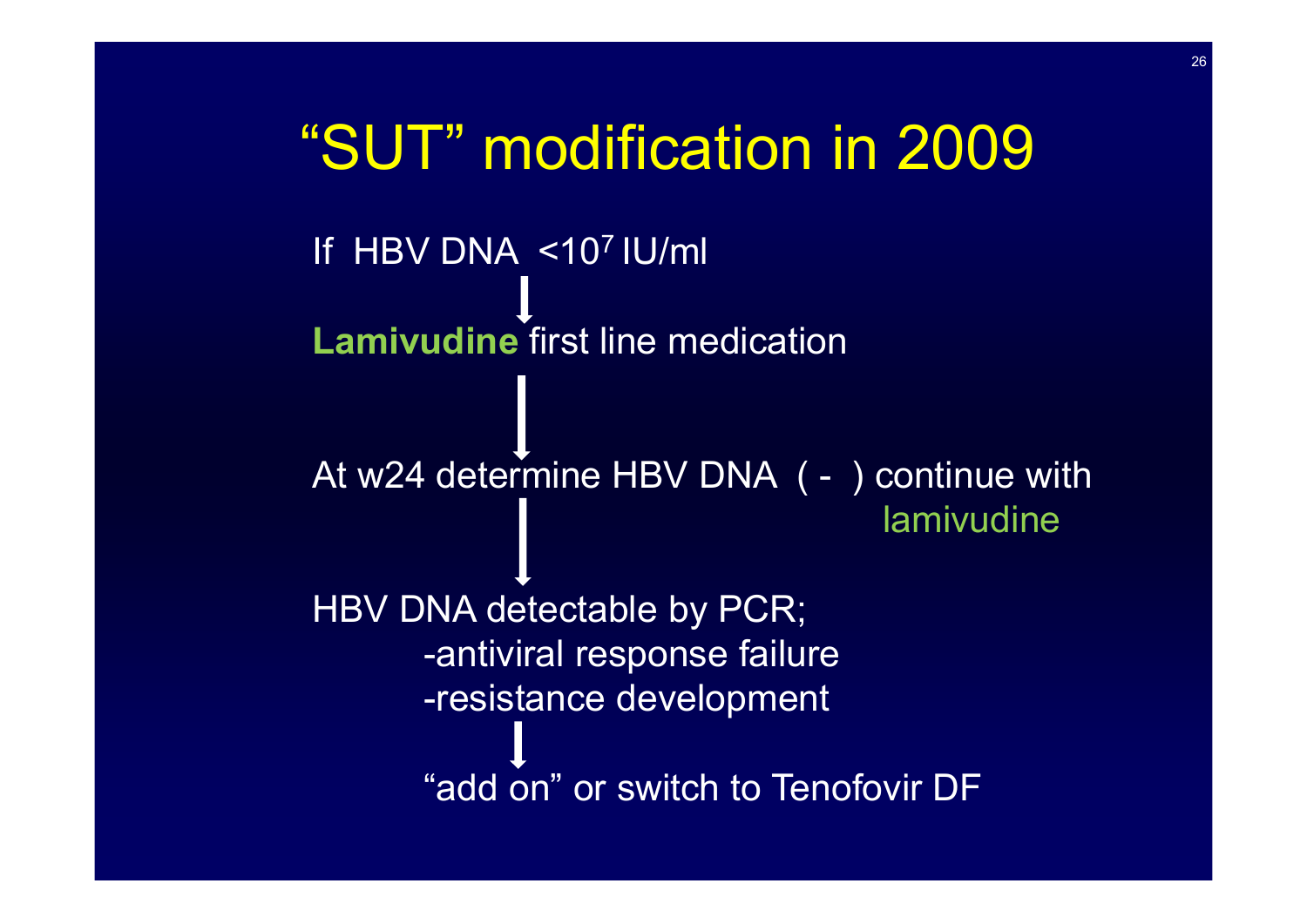If HBV DNA <107 copy/ml **Lamivudine** first line medication At w24 determine HBV DNA ( - ) continue with lamivudine HBV DNA detectable by PCR; -antiviral response failure -resistance development "add on" or switch to Tenofovir DF "SUT" modification in 2009?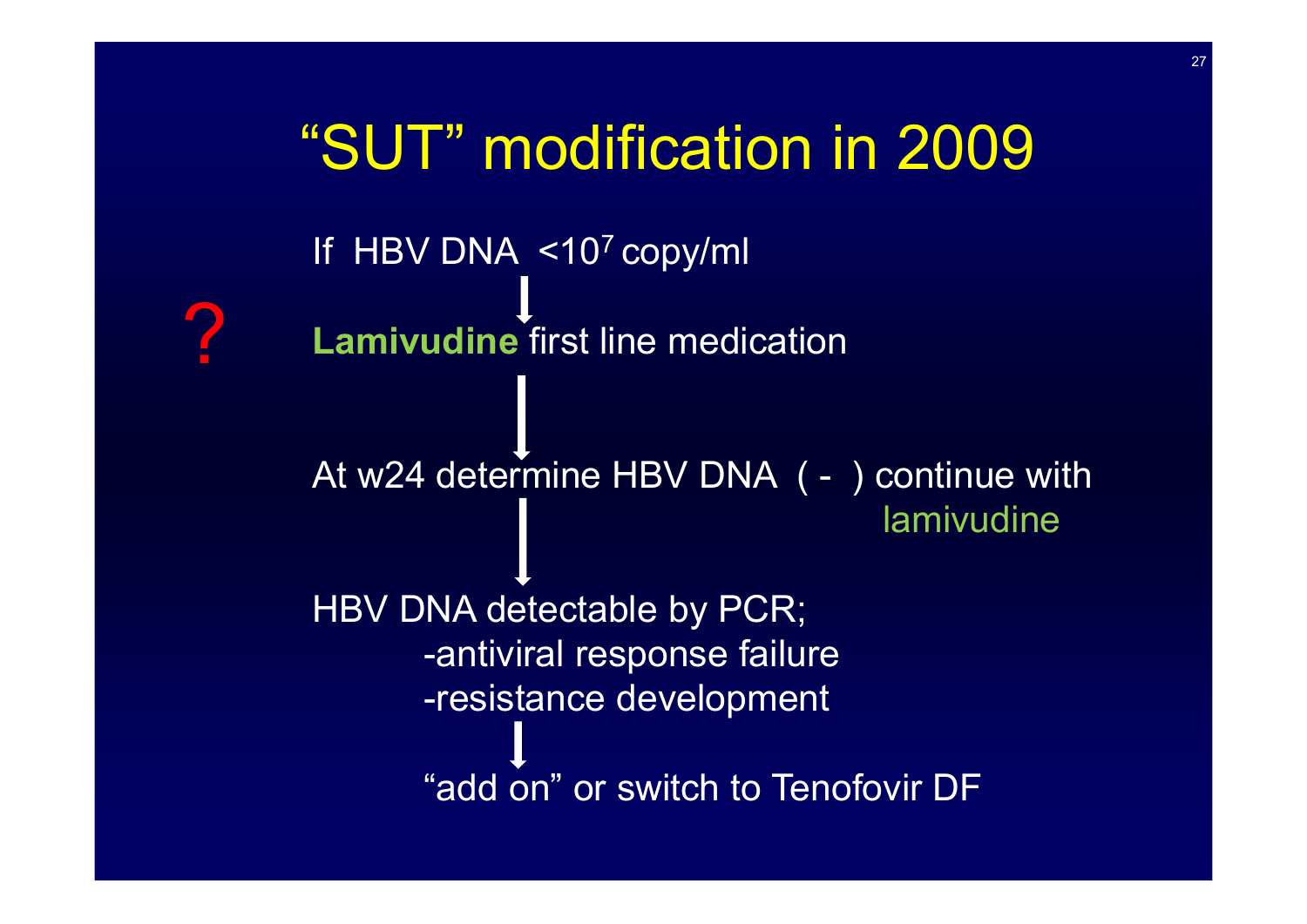### Compensated and Decompensated Cirrhosis



*EASL Clinical Practice Guidelines: Management of chronic hepatitis B. J Hepatol. 50 (2009),*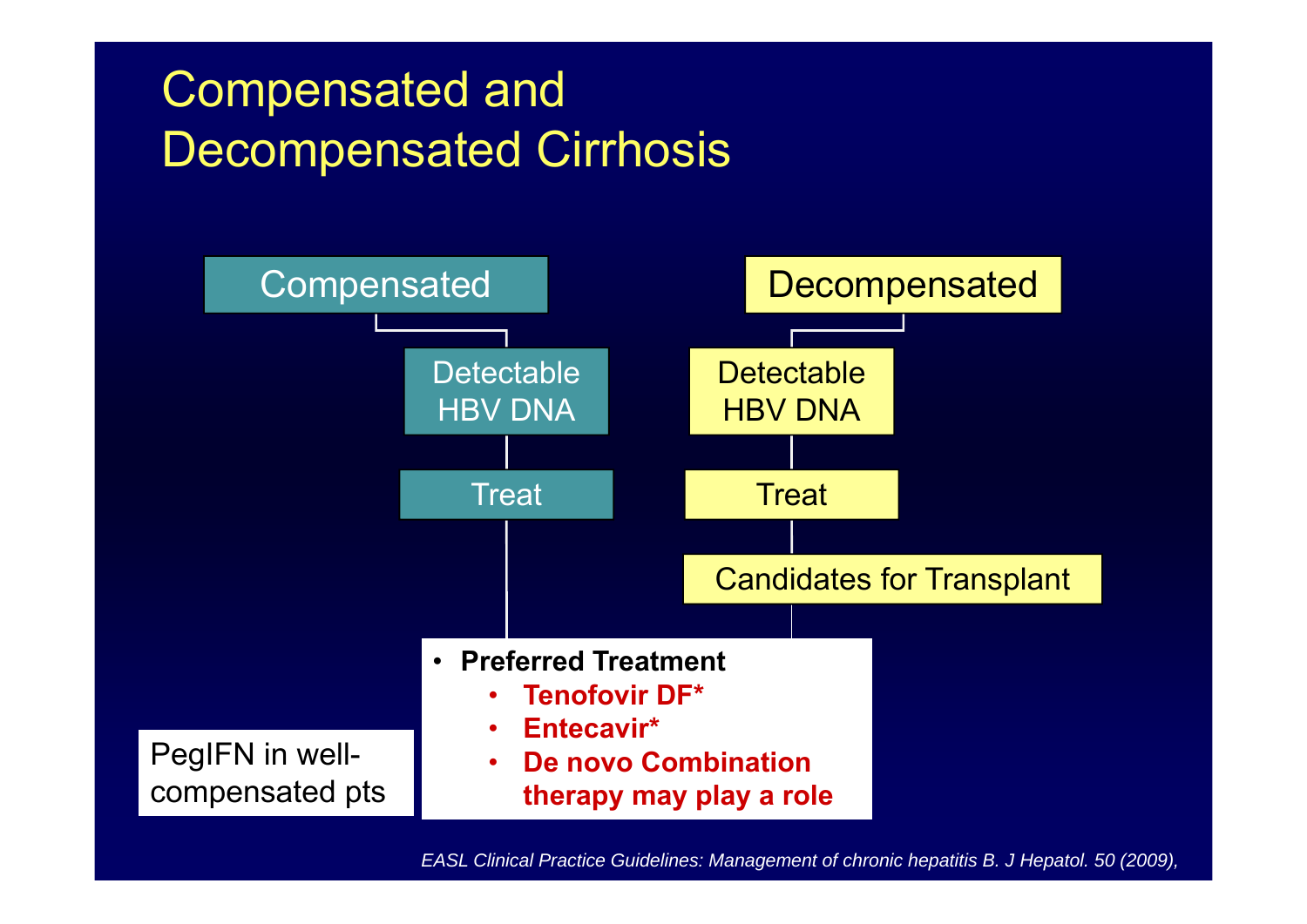#### Treatment failure

#### •**Primary non-response**

- Check compliance
- $-$  In adefovir-treated patients, switch rapidly to Baraclude or tenofovir
- In compliant patients, check for resistance and formulate a rescue strategy

#### $\bullet$ **Partial response**

- Check compliance
- In patients treated with lower potency drugs switch to a more potent drug, or add a more potent drug without cross-resistance

#### **Virological breakthrough**

- $-$  As early as possible, identify viral load increase and adapt  $\,$ treatment
- Identify resistance profile and adapt treatment accordingly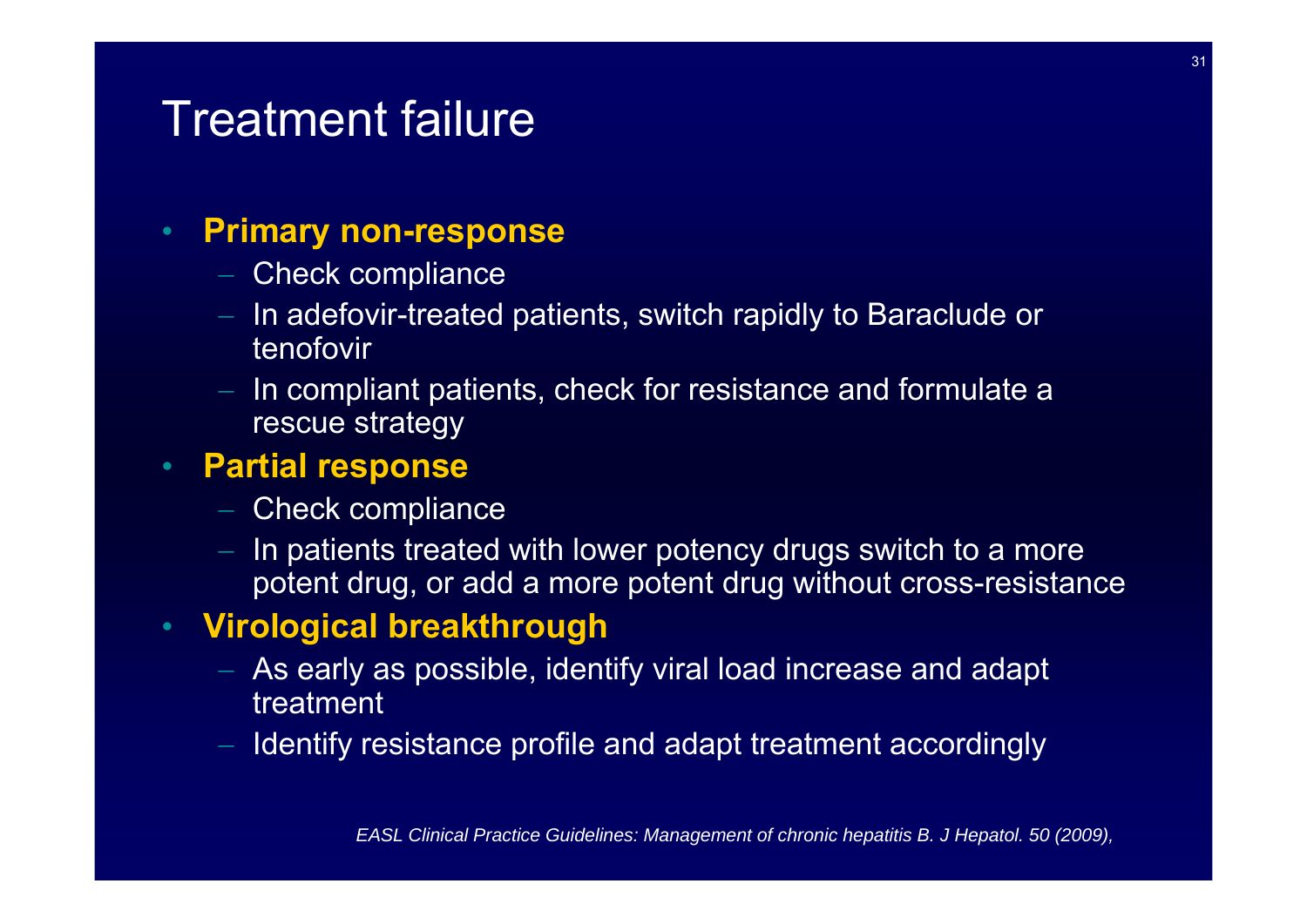In case of resistance, initiate appropriate rescue therapy using:

• The most potent antiviral agent with minimal risk of inducing multiple drug-resistant strains

Adding on a drug without cross-resistance is the only efficient strategy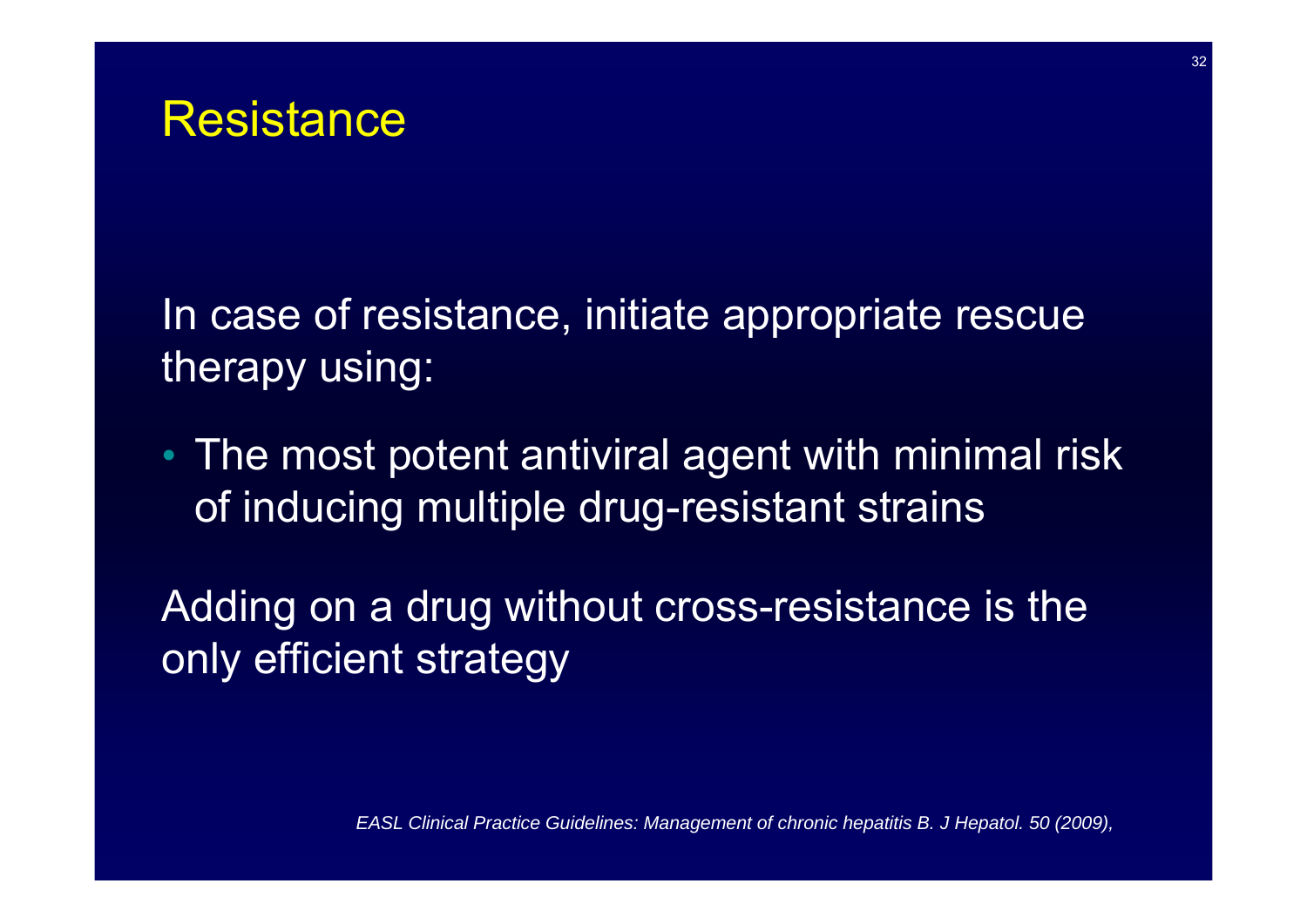#### Cross-resistance data (*in vitro*)

|                                          |   | Lamivudine Telbivudine | <b>Entecavir</b> | <b>Adefovir</b> | <b>Tenofovir</b> |
|------------------------------------------|---|------------------------|------------------|-----------------|------------------|
| <b>Wild type</b>                         | S | S                      | S                | S               | S                |
| M204I                                    | R | R                      |                  | S               | S                |
| L180M+M204V                              | R | R                      |                  | S               | S                |
| A181T/V                                  |   | S                      | S                | R               | S                |
| <b>N236T</b>                             | S | S                      | S                | R               |                  |
| L180M+M204V/I<br>±1169T±V173L<br>± M250V | R | R                      | R                | S               | S                |
| L180M+M204V/I<br>±T184G±S202I/G          | R | R                      | R                | S               | S                |

*Fournier C & Zoulim F. Clin Liv Dis. 2007;11;869-92. EASL Clinical Practice Guidelines: Management of chronic hepatitis B. J Hepatol. 50 (2009).*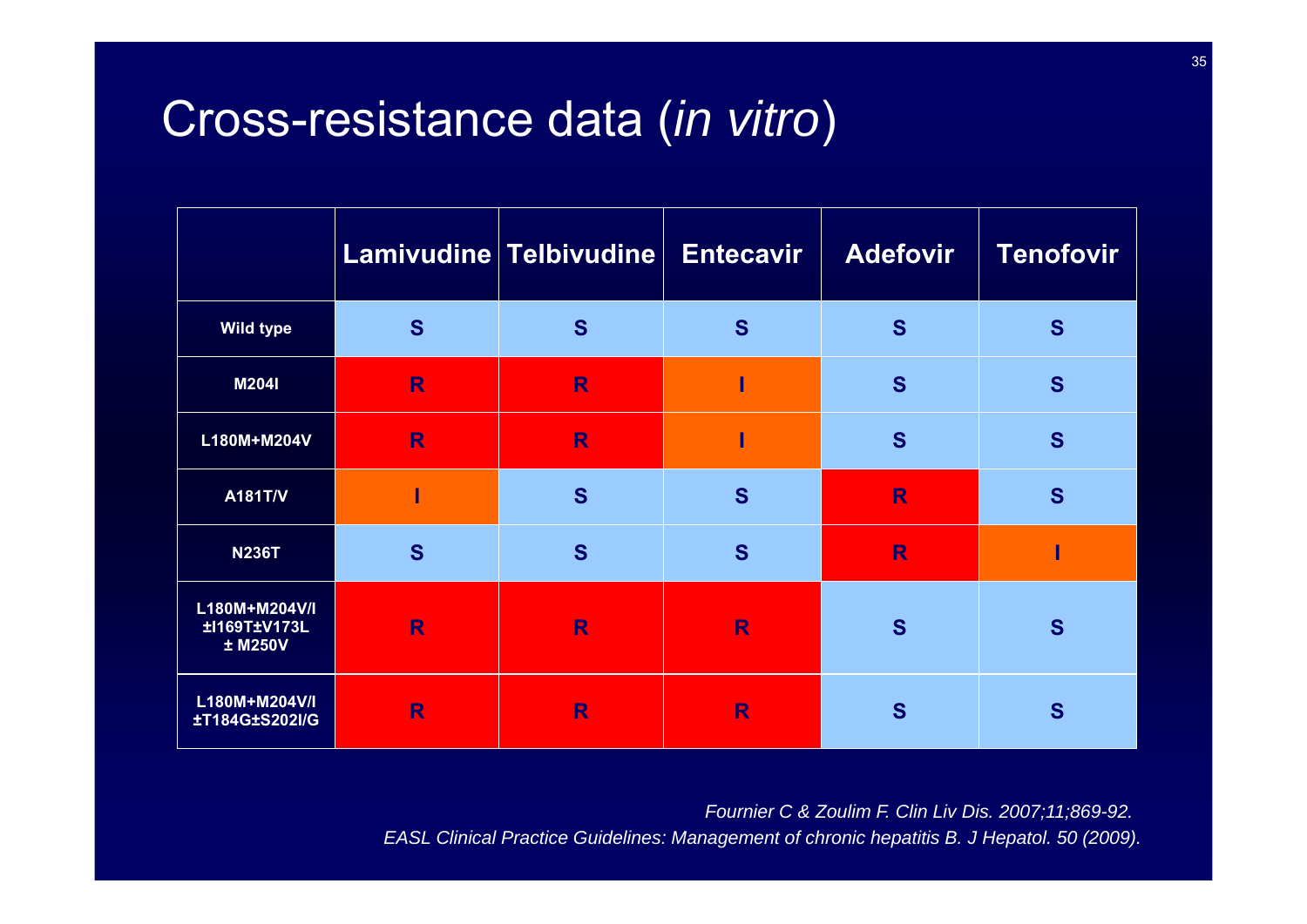#### **Summary**

- • The new EASL guidelines provide clinicians with best practice on how to treat patients with CHB
- • Treatment initiation should be based on:
	- − Patient's health
	- − HBV DNA and ALT levels
	- Assessment of liver damage
- •Use a potent agent with a high barrier to resistance
- •Tenofovir and Entecavir are recommended as first-line agents
- • HBV treatment knowledge has increased significantly in recent years
- • New guidelines recognise that many patients are at significant risk of disease progression – so recommendations have evolved